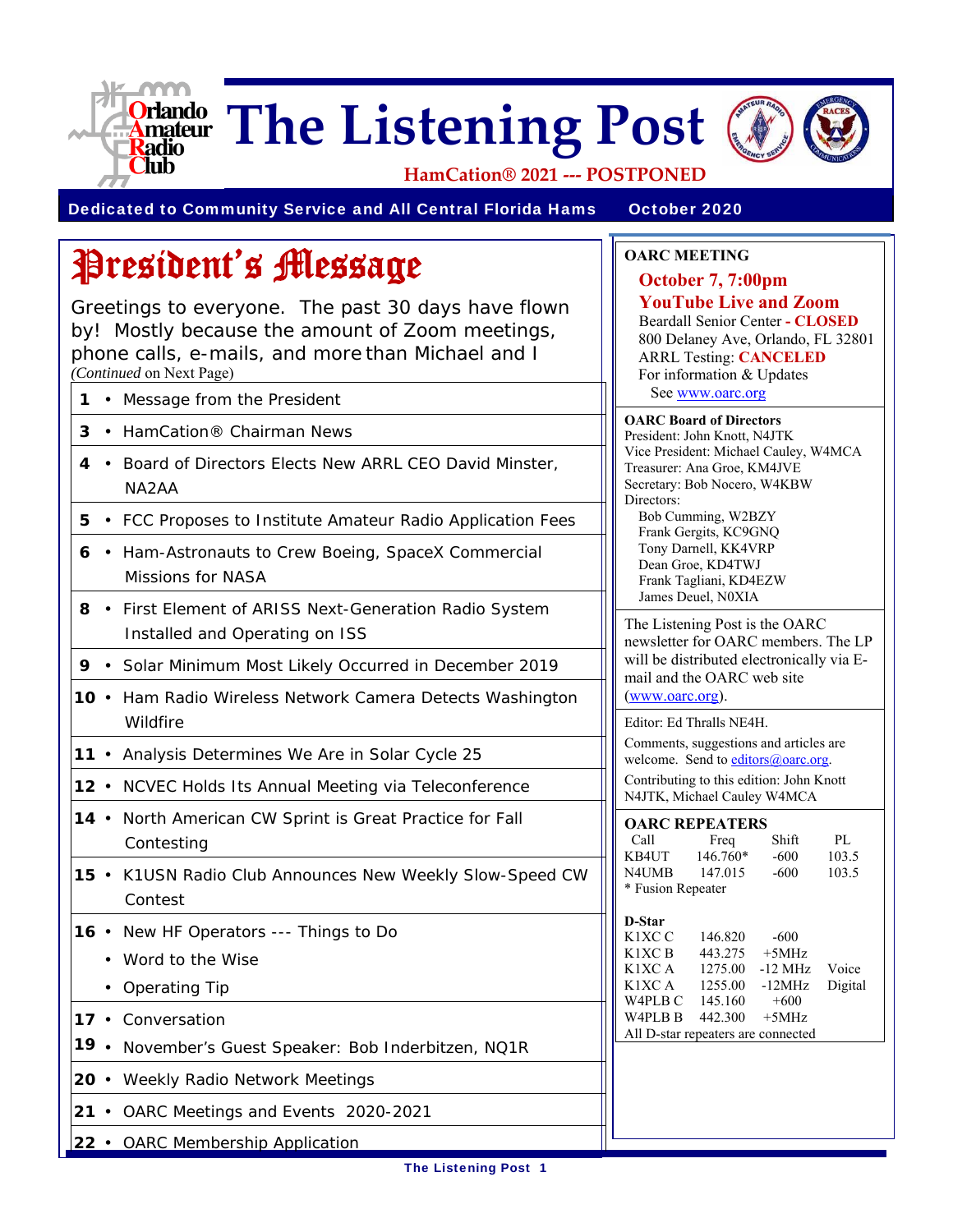### From the President's Desk (*Continued* from Previous Page)

have been on in reference to HamCation®. By now you have likely heard that our 75th Anniversary of HamCation® and the ARRL National Convention have been postponed to February 2022. Instead of repeating infomation in this column, be sure to read Michael's column about HamCation® in this issue. Just one last thing, this was NOT an easy decision to make, but under the circumstances, I believe it to be the right decision!

I want to bring everyone up to speed about our monthly meetings and our monthly test sessions. I recently spoke with the Beardall Senior Center management. Beardall Senior Center is still closed. They have not re-opened and at this point, there are no plans to re-open in the immediate future. However, they have said that when they do re-open, it will likely be at a reduced capacity leaving OARC out of the equation. So, for now, our OARC Monthly meetings will remain virtual and on ZOOM and You Tube. We will not be returning to Beardall until such time that they have reopened with FULL capacity. There is no ETA when any of this will start to happen.

As far as our test sessions are concerned, they are still on hold. We are looking for another location that will allow enough VE's and Test Candidates to social distance so we can hold a successful test session. We do not know where this will be, what night it will occur on, or any further details at this time. Once a location has been determined and is agreeable with the VE Team, a re-start date will be selected, and we will get the word out. Bob Cumming, W2BZY reminds me monthly on the amount of request he receives asking for the time and date of our next session. This has become a priority to get re-started.

We have scheduled our annual Christmas Party for Saturday, December 5 at the Knights of Columbus. Doors will open at 6pm, dinner is served at 7pm. We will be collecting Toys for Tots again this year, as I suspect this will be a highly requested charity this year. Please bring a small, unwrapped toy for our collection. Ana has been planning a great celebration with everyone. Tickets are \$10.00 each for members and your guest/spouse; \$25.00 each for non-members. Tickets can be purchased in advance by sending a check for the correct amount to: OARC Christmas Dinner

#### PO Box 574962

#### Orlando, FL 32857

Or if you wish to pay by a credit card, send an email to Holiday@oarc.org letting us know how many tickets you need. We will send a link back to you so that you can pay online. Just like previous years, we need an accurate head count for our caterer. We must receive your check in the mail or your email registering for the party by Tuesday November 17.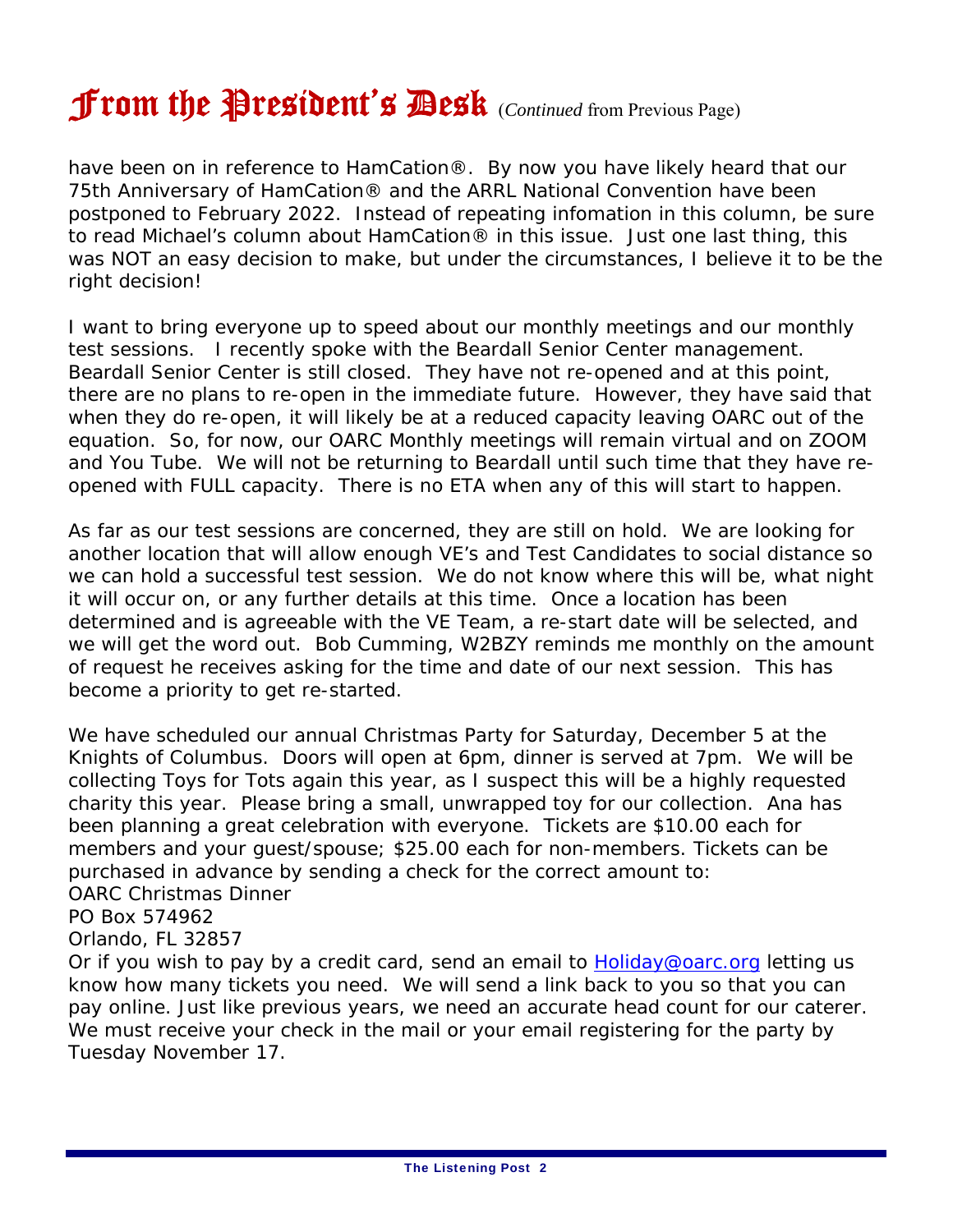All CDC and any local/state requirements will be adhered to. More information will be published closer to the holiday party. If we must cancel the party, anyone who paid for the party will be refunded their money.

Coming up at this Wednesday's virtual meeting, Ray Novak, N9JA and Will Jourdain, AA4WJ of ICOM America will be joining us to present the IC-705 that was just released in the market. If you have been looking for a great QRP rig or just want to see what the 705 is all about, be sure to join us at 7:00pm via ZOOM to learn everything.

Look in this issue for information on our November Presenter.

73 . John Knott, <code>N4JTK</code>

### **HamCation® Chairman News**

**(by Michael Cauley, W4MCA)**

Greetings Everyone

I hope everyone is still staying safe.

After much deliberation, the difficult decision was made by The Orlando Amateur Radio Club and ARRL, to postponed Orlando HamCation® and the ARRL National Convention.

The joint decision came after considering the national public health emergency including the health and safety of all participants, the uncertainty that continues to impact our organizations, and the reluctance to travel to, and attend, large events.

As the world's second largest hamfest, we pride ourselves on delivering a high-quality event to our attendees and would not want to put on a show that is anything less than what the ham radio community deserves.

Instead, the 75th Orlando HamCation® and ARRL National Convention has been postponed until February 10-13, 2022.

We are looking to host some unique Webinars, a QSO Party and Prize Drawings for 2021. More information will be coming soon about this.

I would like personally to thank the HamCation® Executive Committee for all the advice and guidance that was put into this difficult decision. I also want to thank the 35 members of the HamCation® committee for all the hard work they have put in this year for HamCation®. Finally, I want to thank all the volunteers that would have put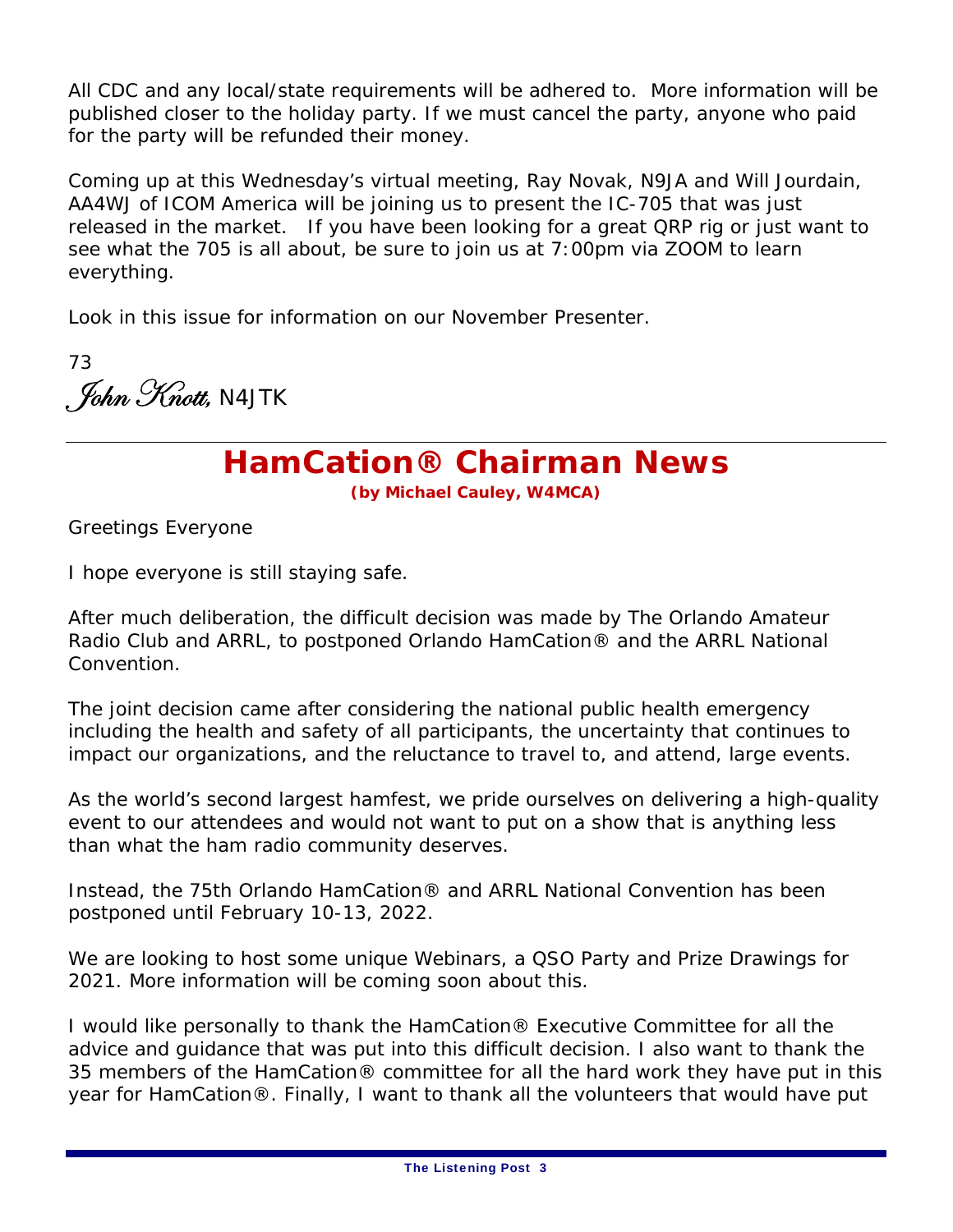in endless hours at HamCation® 2021. Without you we would not be able to put on a 5 Star, high quality event year after year.

73, Michael Cauley, W4MCA 2021 HamCation® General Chair

#### **Board of Directors Elects New ARRL CEO David Minster, NA2AA (The ARRL Letter for August 27, 2020)**

The ARRL Board of Directors has elected David Minster, NA2AA, of Wayne, New Jersey, as ARRL's new Chief Executive Officer, starting on September 28. Minster is currently Managing Partner at Talentrian Partners, a management consulting firm serving the consumer goods and luxury goods industries.

Minster began his career as a software engineer, moving into management at



Unilever, as a Chief Information Officer of this globally recognized portfolio of brands that includes Elizabeth Arden Company, Chesebrough-Ponds Canada, Thomas J. Lipton Co., and others. From there, he moved to fine jewelry manufacturer and retailer David Yurman, where he served as COO and CIO. More recently, Minster served as CEO of jewelry brands Scott Kay and Judith Ripka.

"Building a culture of accomplishment and accountability is what I do best," he said. "My initial focus will be working with the Board on establishing strategic goals and concrete plans to navigate ARRL through the digital transformation required for the coming decades of its Second Century. This includes exciting and innovative ways to be engaged in amateur radio, while growing activity and membership."

Minster got his Novice license, WB2MAE, in 1977, when he was in his teens. He progressed from Advanced to Amateur Extra and, after a stint as NW2D, he settled on the vanity call sign NA2AA in the 1990s as a way to honor a mentor, N2AA, and the contest station that he used to frequent, K2GL, in Tuxedo Park, New York.

Minster's ham radio pursuits have ranged far and wide over the years. His background includes National Traffic System training and participation in public service events, as well as contesting from home, club stations, and contest stations in the Caribbean - particularly on Bonaire, where he is a member of PJ4G. Primarily a CW operator, Minster collects unique and vintage bugs and keys.

Minster earned a bachelor's degree in computer engineering from The Ohio State University and has a special interest in satellites, digital communications, remote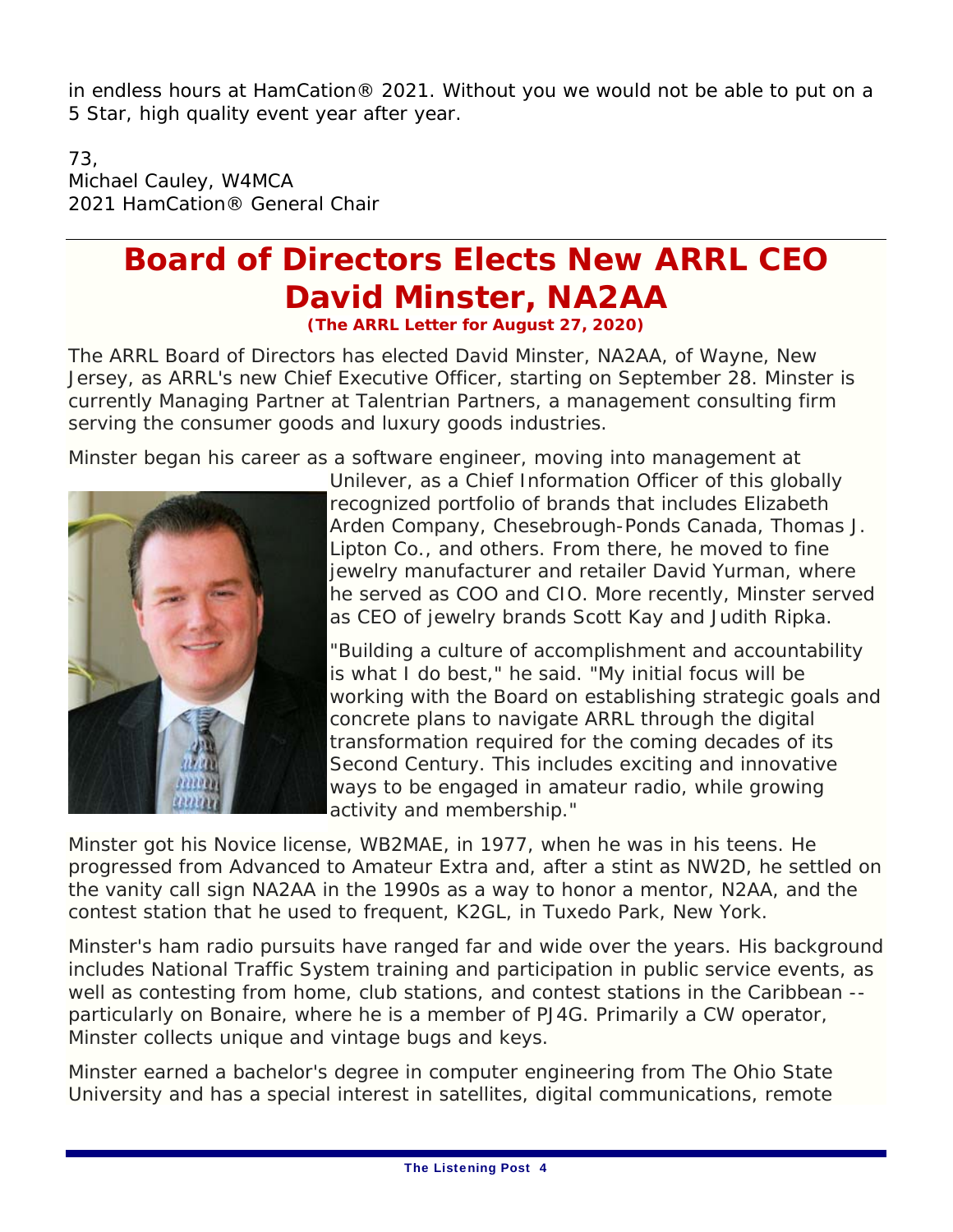operation, and ham radio computing and software. He has written keyer software for the commercial market, and contest logging, packet, and satellite telemetry software for personal use.

In addition to being an ARRL member, Minster is a member of AMSAT, the Frankford Radio Club, the Straight Key Century Club, CWops, and the North American QRP CW Club.

"I spend every day of my life, one way or another, engaged in amateur radio. It is more than just a hobby for me; it is my community. It is where I live; where I have built lifelong friendships, and friendships that span the globe. Amateur radio allows me to dream and to experiment. I can't wait to bring my energy and boundless enthusiasm in service to ARRL."

ARRL President Rick Roderick, K5UR, said, "We are excited to welcome David as our new CEO, and look forward to his progressive leadership. His experience in management and operations, plus his activities in amateur radio, will serve our organization and members well."

Minster will succeed Barry J. Shelley, N1VXY, who was CEO in 2018, and who has been serving as ARRL's Interim CEO since January 2020. Shelley had been ARRL's Chief Financial Officer since January 1992.

### **FCC Proposes to Institute Amateur Radio Application Fees**

#### **(The ARRL Letter for September 3, 2020)**

Amateur radio licensees would pay a \$50 fee for each amateur radio license application if the FCC adopts rules it proposed last week. Included in the FCC's fee proposal are applications for new licenses, renewal and upgrades to existing licenses, and vanity call sign requests. Excluded are applications for administrative updates, such as changes of address, and annual regulatory fees.

The FCC proposal is contained in a *Notice of Proposed Rulemaking* (*NPRM*) in MD Docket 20-270, which was adopted to implement portions of the "Repack Airwaves Yielding Better Access for Users of Modern Services Act" of 2018 -- the so-called "Ray Baum's Act."

The Act requires that the FCC switch from a Congressionally-mandated fee structure to a cost-based system of assessment. In its *NPRM*, the FCC proposed application fees for a broad range of services that use the FCC's Universal Licensing System (ULS), including the Amateur Radio Service that had been excluded by

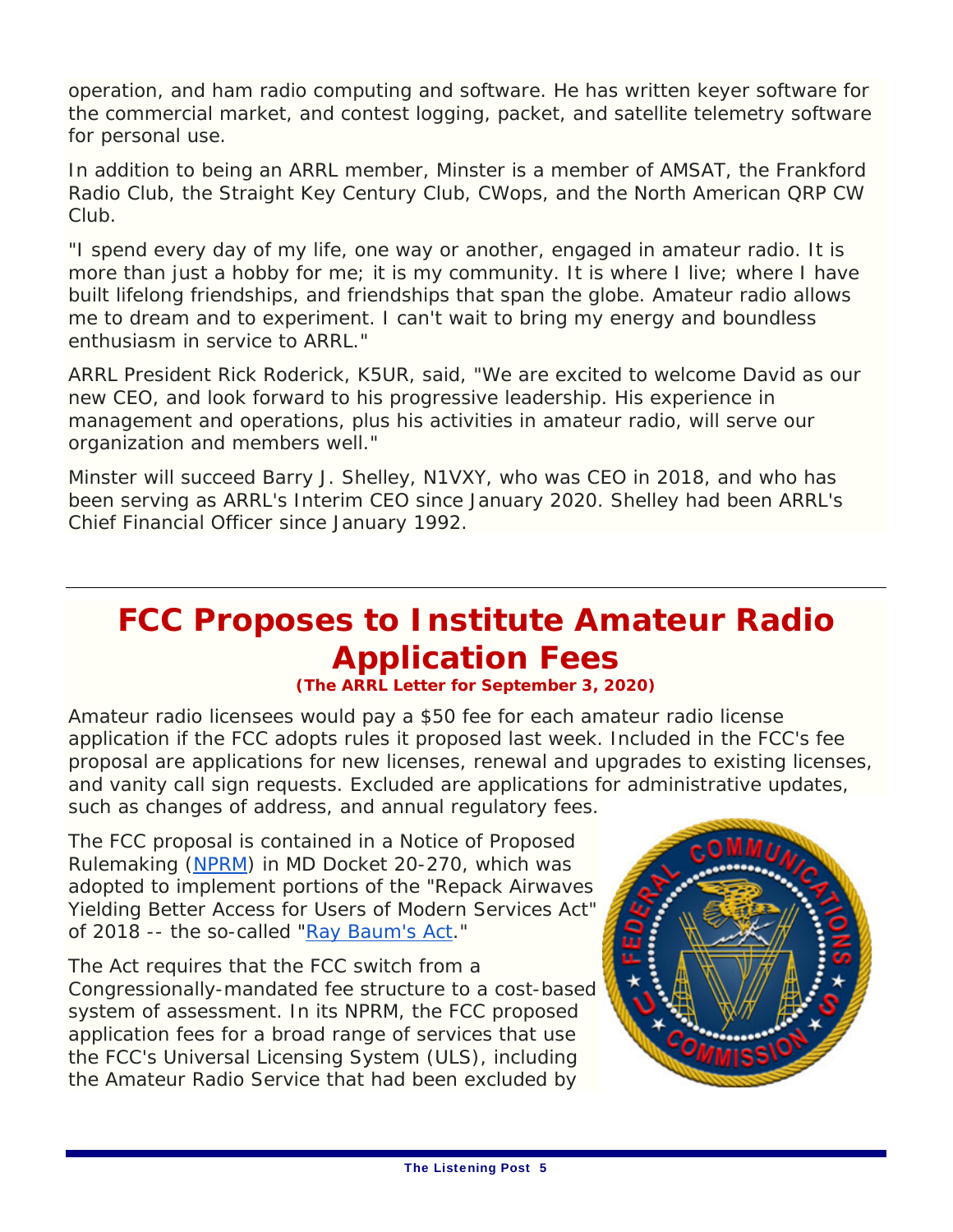an earlier statute. The new statute excludes the Amateur Service from annual regulatory fees, but not from application fees.

"[A]pplications for personal licenses are mostly automated and do not have individualized staff costs for data input or review," the FCC said in its *NPRM*. "For these automated processes -- new/major modifications, renewal, and minor modifications -- we propose a nominal application fee of \$50 due to automating the processes, routine ULS maintenance, and limited instances where staff input is required."

The same \$50 fee would apply to all Amateur Service applications, including those for vanity call signs. "Although there is currently no fee for vanity call signs in the Amateur Radio Service, we find that such applications impose similar costs in aggregate on Commission resources as new applications and therefore propose a \$50 fee," the FCC said.

The FCC is not proposing to charge for administrative updates such as mailing address changes, and amateur radio will remain exempt from annual regulatory fees. "For administrative updates [and] modifications, which also are highly automated, we find that it is in the public interest to encourage licensees to update their [own] information without a charge," the FCC said.

The FCC also proposes to assess a \$50 fee for individuals who want a printed copy of their license. "The Commission has proposed to eliminate these services -- but to the extent the Commission does not do so, we propose a fee of \$50 to cover the costs of these services," the FCC said.

The FCC dropped assessment of fees for vanity call signs several years ago, but the Ray Baum's Act does not exempt filing fees in the Amateur Radio Service.

ARRL is reviewing the matter and intends to file comments in opposition.

Deadlines for comments and reply comments will be determined once the *NPRM* appears in the *Federal Register*. File comments by using the FCC's Electronic Comment Filing System (ECFS), posting to MD Docket No. 20-270. This docket is already open for accepting comments, even though deadlines have not yet been set.

 $\overline{\phantom{a}}$  , and the contribution of the contribution of the contribution of the contribution of  $\overline{\phantom{a}}$ 

#### **Ham-Astronauts to Crew Boeing, SpaceX Commercial Missions for NASA (The ARRL Letter for August 27, 2020)**

Ham-astronauts abound among crew members assigned to pioneering commercial space missions by Boeing and SpaceX. Jeanette Epps, KF5QNU, is the latest astronaut assigned to the Boeing Starliner-1, a four-passenger vehicle that will undertake its first mission to the International Space Station (ISS) in 2021. Others on the crew will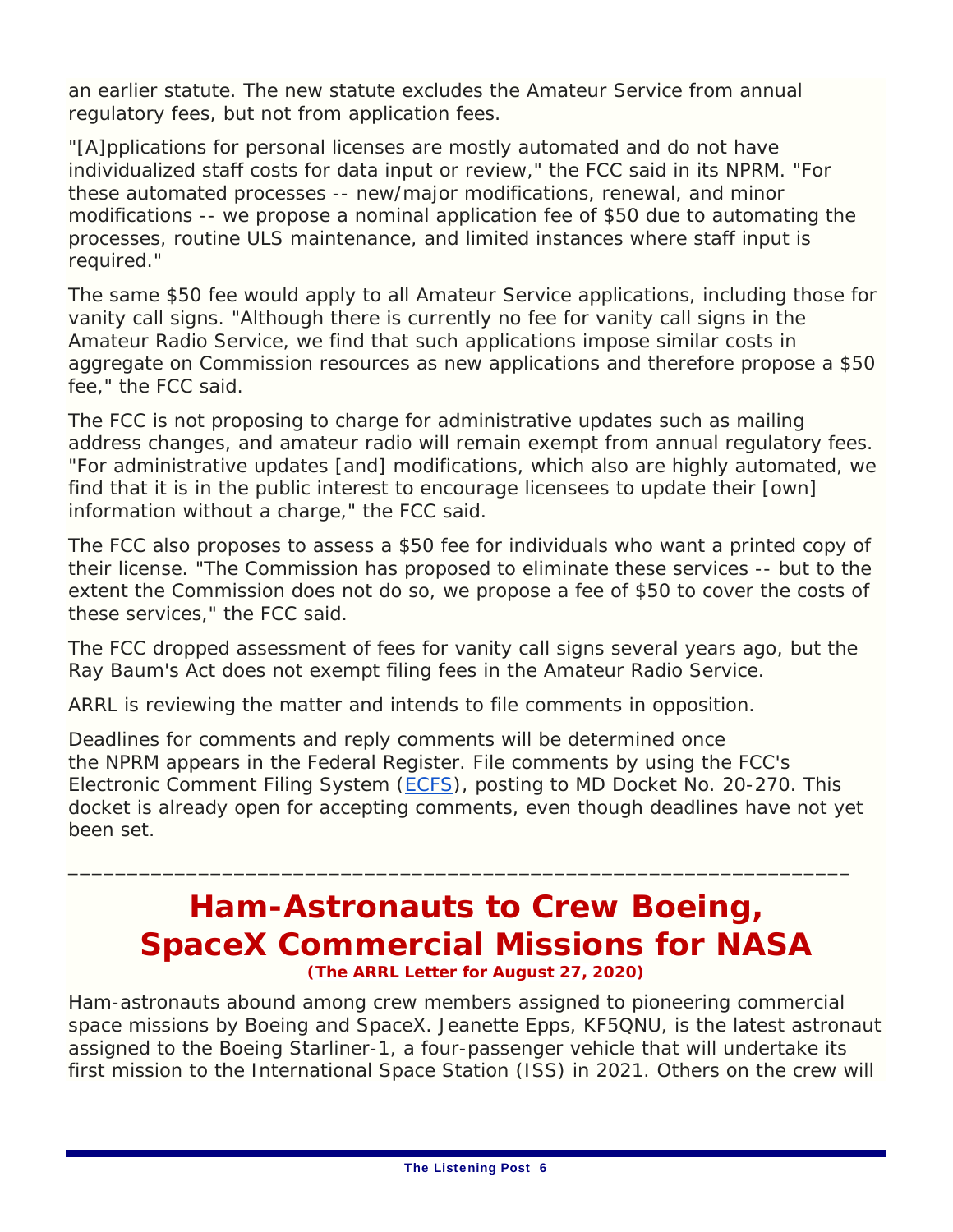include veteran Sunita Williams, KD5PLB, and Josh Cassada, KI5CRH. Another crew member is yet to be named.

Epps, Williams, and Cassada will spend 6 months on the ISS. The flight will follow NASA certification after a successful uncrewed Orbital Flight Test-2 and Crew Flight Test with astronauts. The spaceflight will be the first for Epps and Cassada and the third for Williams, who spent long-duration tours on the ISS for Expeditions 14/15 and 32/33. NASA assigned Williams and Cassada to the Starliner-1 mission in August 2018.

Four veteran astronauts are preparing to launch this fall on the SpaceX Crew 1 mission. They are Victor Glover, KI5BKC; Mike Hopkins, KF5LJG; Shannon Walker, KD5DXB, and Soichi Noguchi, KD5TVP, of the Japan Aerospace Exploration Agency (JAXA).



**Jeanette Epps, KF5QNU. [NASA, photo]**



**Boeing Starliner 1 crew members Josh Cassada, KI5CRH, and Sunita Williams, KD5PLB.**

 NASA and SpaceX are targeting no earlier than October 23 for the first operational flight with astronauts of the Crew Dragon spacecraft and Falcon 9 rocket as part of the agency's Commercial Crew Program. The SpaceX Crew-1 mission will be the first regular rotational mission to the space station following completion of NASA certification.

Astronauts Bob Behnken, KE5GGX, and Doug Hurley traveled to the ISS on a SpaceX Crew Dragon in late May, marking the first time that humans traveled aloft via a commercial spacecraft.

**NASA's SpaceX Crew-1 crew members in the company's Crew Dragon spacecraft during training. From left to right: Shannon Walker, KD5DXB; Victor Glover, KI5BKC; Mike Hopkins, KF5LJG, and Soichi Noguchi, KD5TVP. [SpaceX, photo]**

NASA's Commercial Crew Program is working with the US aerospace industry as companies develop and operate a new generation of spacecraft and launch systems capable of carrying crews to low-Earth orbit and to the space station. Commercial transportation to and from the station will provide expanded utility, additional research time, and broader opportunities for discovery on the orbital outpost, NASA says.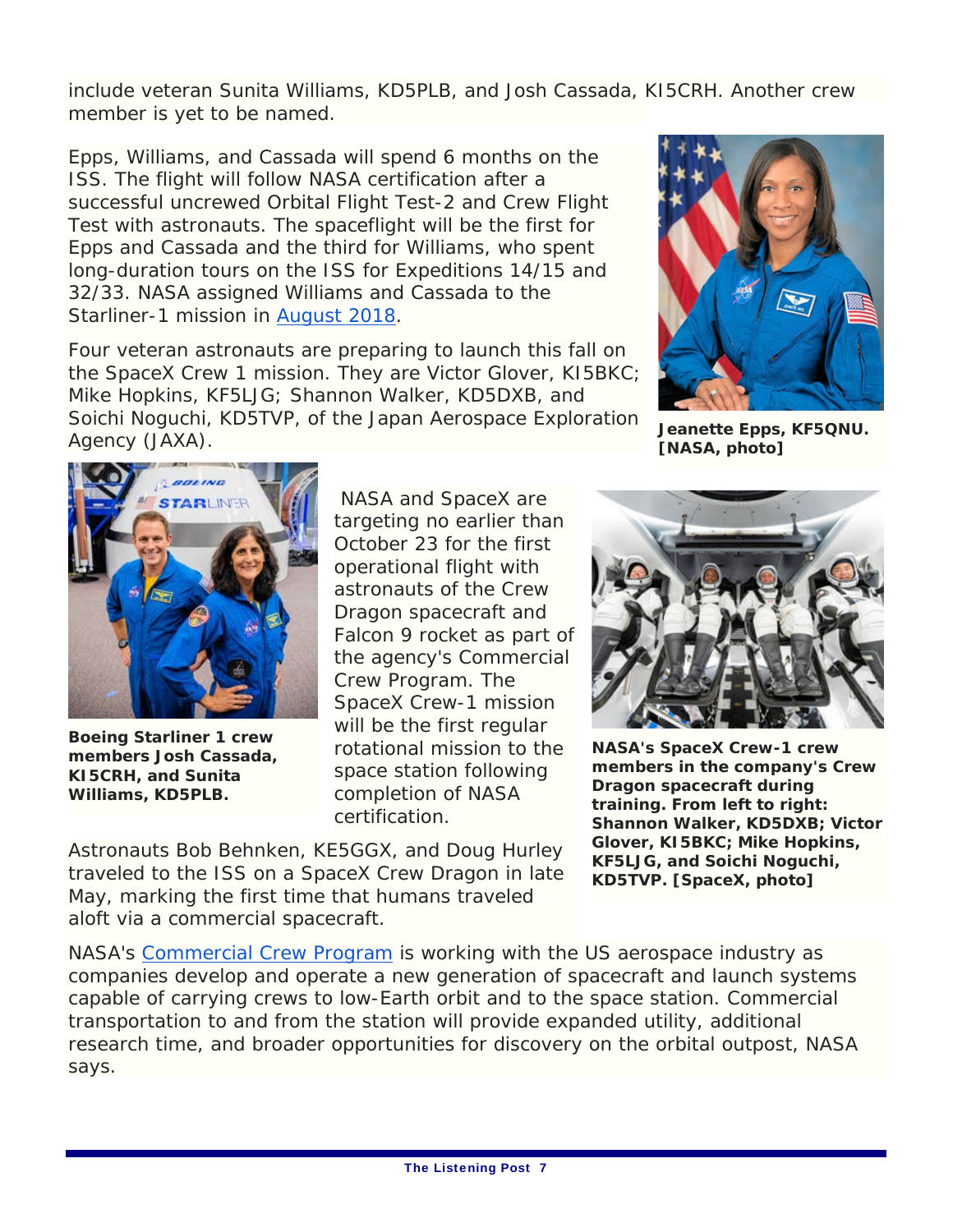"As commercial companies focus on providing human transportation services to and from low-Earth orbit, NASA will concentrate its focus on building spacecraft and rockets for deep-space missions," the space agency said.

Some of the ham-astronauts will be available for ham radio contacts from the ISS with schools and educational groups via the Amateur Radio on the International Space Station (ARISS) program.

#### **First Element of ARISS Next-Generation Radio System Installed and Operating on ISS (The ARRL Letter for September 3, 2020)**

The initial element of the Amateur Radio on the International Space Station (ARISS) next-generation radio system has been installed onboard the ISS, and operations using the new gear are now under way. The first element, dubbed the InterOperable



**Part of the ARISS InterOperable Radio System -- the multi-voltage power supply -- being put through its paces during one of its many NASA tests. [Photo courtesy of ARISS]**

Radio System (IORS), was installed in the ISS *Columbus* module. The IORS replaces the Ericsson radio system and packet module originally certified for spaceflight in mid-2000.

"Finally! It's been a scramble the last few days with coordination over the weekend and yesterday with astronaut Chris Cassidy, KF5KDR," ARISS-US Delegate for ARRL Rosalie White, K1STO, said. "But the new ARISS radio system is now installed, set up, and functioning. What a long road we've traveled over the past 5 years!"

Initial operation of the new radio system is in

FM cross-band repeater mode using an uplink of 145.99 MHz (CTCSS 67 Hz) and a downlink of 437.800 MHz. Special operations will continue to be announced, ARISS said.

Launched from Kennedy Space Center last March, the IORS consists of a "space-modified" JVC-Kenwood D710GA transceiver, an ARISS-developed multi-voltage power supply, and interconnecting cables. The design, development, fabrication, testing, and launch of the first IORS culminated a 5-year engineering effort by the ARISS hardware team of volunteers.

ARISS says the new system offers a higher-power radio,

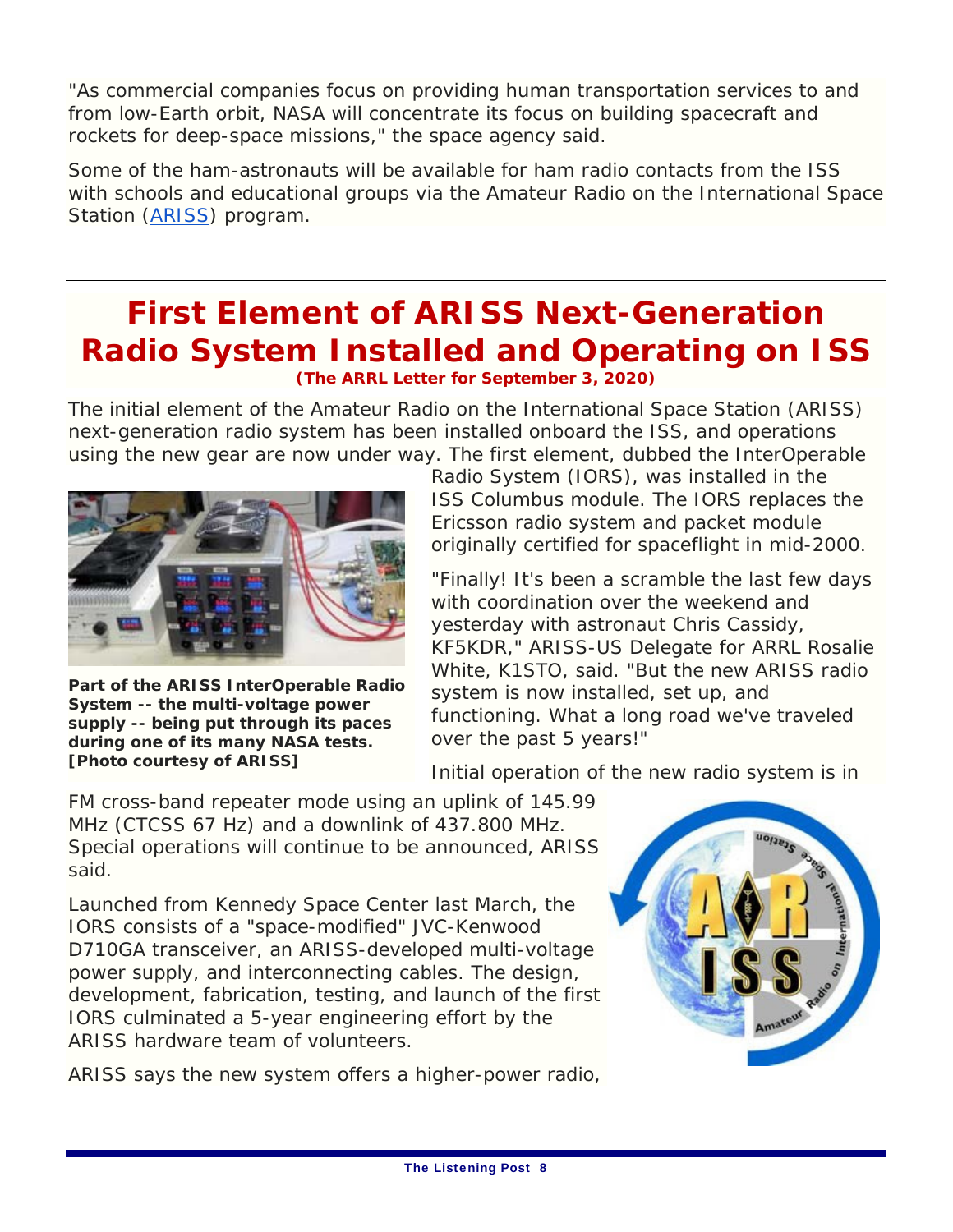voice repeater, digital packet radio (APRS) capabilities, and a Kenwood VC-H1 slowscan television (SSTV) system.

A second IORS will undergo flight certification for later launch and installation in the Russian Service Module. "Next-gen development efforts continue," ARISS said. "For the IORS, parts are being procured and a total of 10 systems are being fabricated

to support flight, additional flight spares, ground testing, and astronaut training." Follow-on next-generation radio system elements include L-band repeater uplink capability -- currently in development -- and a flight Raspberry Pi, dubbed "ARISS-Pi," still in the design phase. The ARISS-Pi promises operations autonomy and enhanced SSTV operations, ARISS explained.

This year, ARISS marks 20 years of continuous amateur radio operations on the ISS. The largely volunteer organization welcomes donations to the ARISS program for next-generation hardware development, operation, education, and administration.

### **Solar Minimum Most Likely Occurred in December 2019**

**(The ARRL Letter for September 3, 2020)**

Sunspot Index and Long-Term Solar Observations (SILSO) in Belgium said this month that the minimum between Solar Cycles 24 and 25 "most probably" took place last December. SILSO, a part of the Royal Observatory of Belgium and formerly known as



SIDC, cited as evidence the January 2020 increase in the 13-month smoothed sunspot number -- the first upswing since the Cycle 24 maximum in April 2014.

"[F]or now, this latest smoothed value in January 2020 is the very first point indicating a rise of the activity. So, the date of the minimum still needs a full confirmation over the coming months," SILSO said on its website. "For now, preliminary smoothed values, limited to less than 13 months,

hint at increasing values over coming months. If the rising trend indeed continues, this [December 2019] date will become fully definitive."

SILSO said another indication of the transition between the two solar cycles can be drawn from counting individual sunspot groups that belong to either the old or new solar cycle. "While most sunspot groups belonged to the last solar cycle [Cycle 24] until September 2019, the dominance switched to groups of the new cycle in November 2019," SILSO said.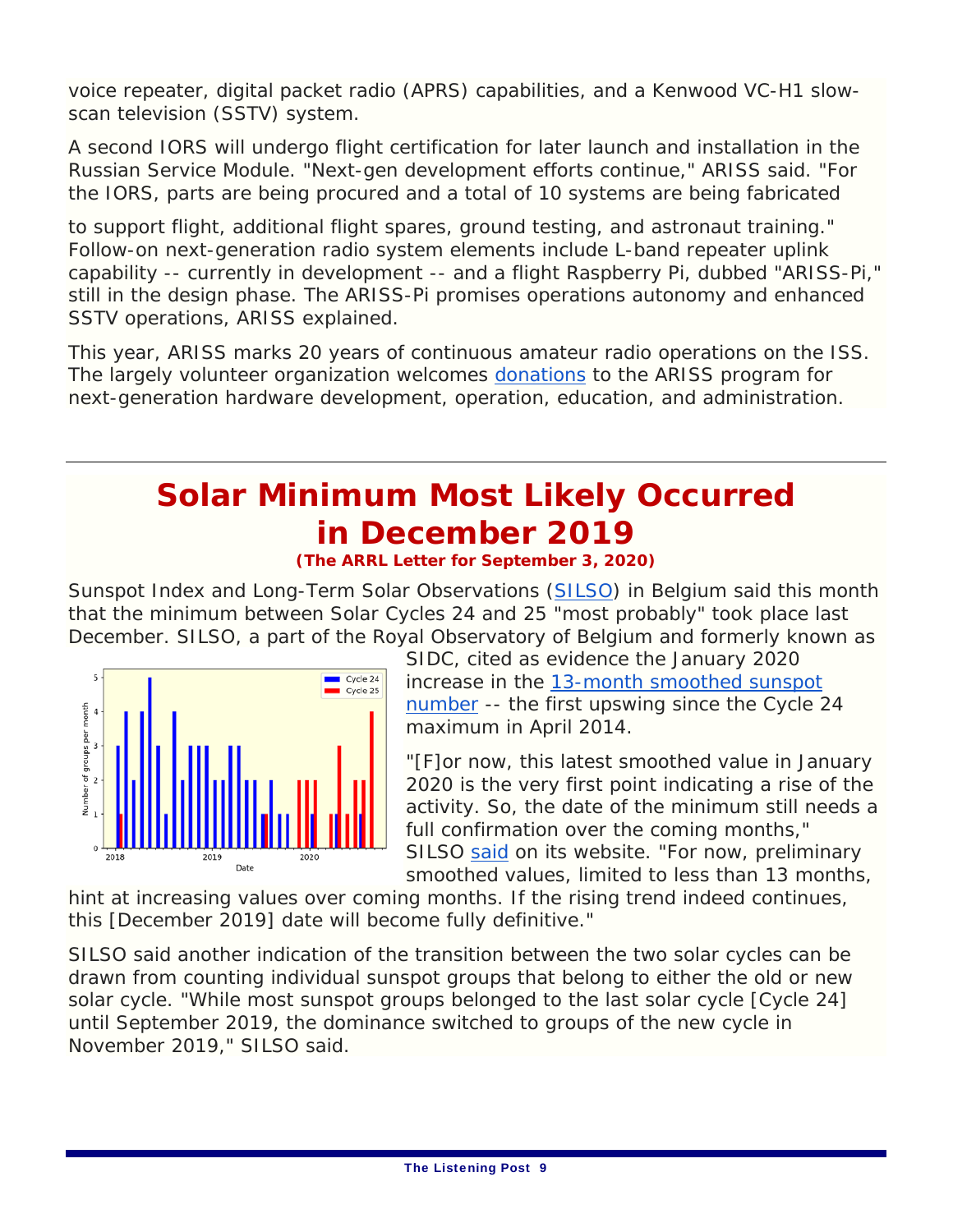SILSO said that in terms of the number of active regions, the minimum between Cycle 24 and Cycle 25 falls in October 2019. "This is close to December 2019," SILSO said. It attributes the difference to three factors:

The sunspot number also takes into account the total number of spots, and the size of the emerging active regions.

The time of the minimum depends on the respective trends of the declining phase of the past cycle, and of the rising phase of the new cycle, over the 12 months surrounding the minimum.

The date of the minimum has a significant uncertainty range. Near minimum, activity hardly varies and is close to minimum for a few months.

"The date of the minimum is thus always less sharply defined than the date of the maximum of the cycles, which are more sharply peaked," SILSO explained.

SILSO noted "a steady stream" of small, active regions since last December, but that activity stagnated at a constant low level. "However, since July -- and even more AAAAAAAAA



in the course of August 2020 -- the activity seems to truly take off, with at least one sunspot group visible on almost all days. Such a level of activity had not been reached since early 2019."

"This late-breaking upward trend is now expected to accelerate over the coming months," SILSO predicted. "So be prepared for a more eruptive and interesting sun!"

### **Ham Radio Wireless Network Camera Detects Washington Wildfire**

**(The ARRL Letter for September 10, 2020)**

Nigel Vander Houwen, K7NVH, reported on September 8 that some HamWAN users in the Puget Sound region of Washington, who were viewing the network's camera feeds, spotted a large brush fire.

"They reported it to the DNR [Department of Natural Resources], which thanked them



for the first report they'd gotten on the fire, and they've sent a team to try and keep it small and under control," Vander Houwen said. "It's estimated currently at around 50 acres, southeast of Enumclaw, along Highway 410." The fire was not said to be threatening any homes. State Route 410 was reported closed between Enumclaw and Greenwater, and drivers heading to Mount Rainier National Park were advised to take another route.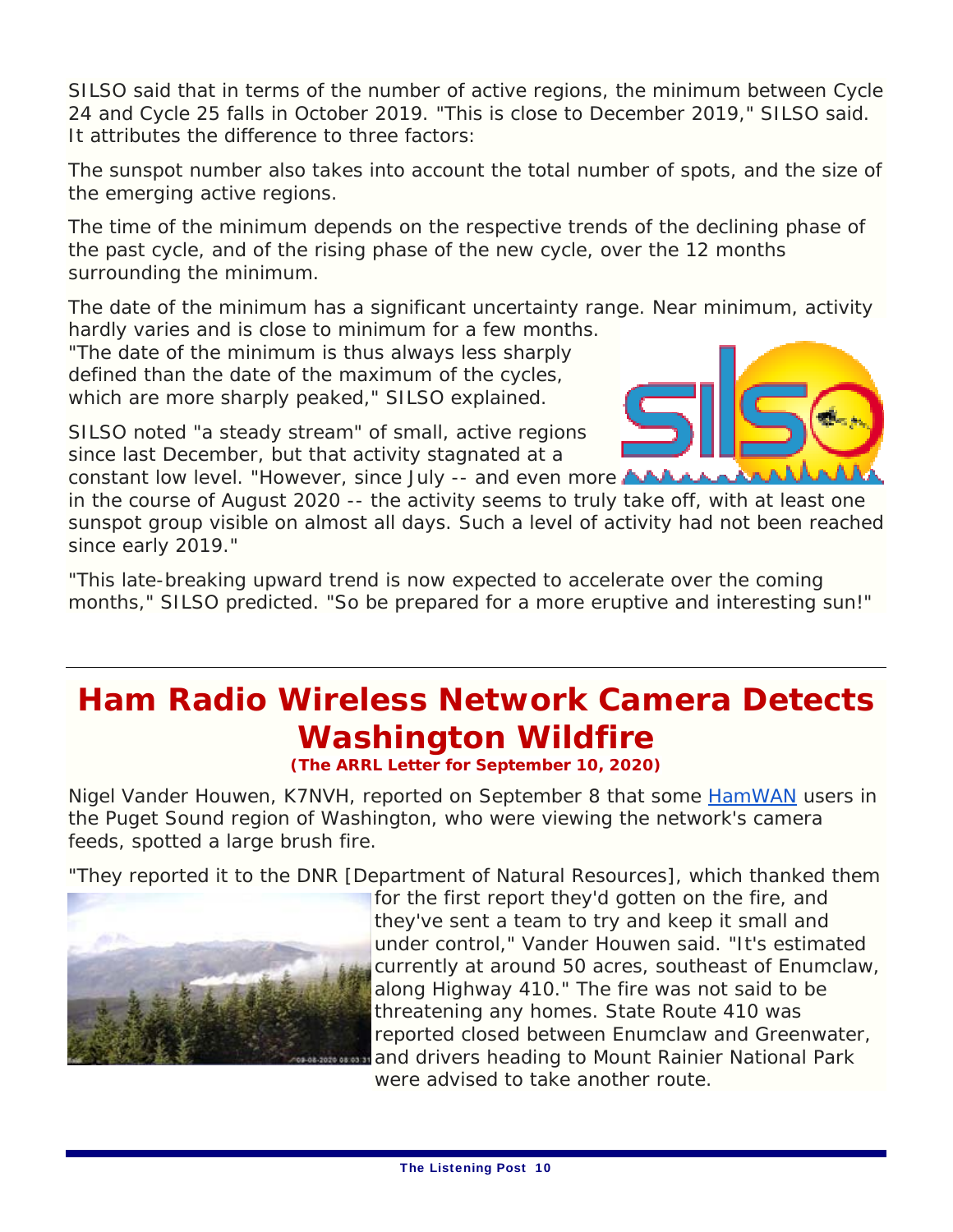HamWAN is a nonprofit organization developing best practices for high-speed amateur radio data networks. It runs the Puget Sound Data Ring. So far, HamWAN networks have been used for such applications as lowlatency repeater linking (including DMR), real-time video feeds, APRS internet

**A frame from video via a HamWAN camera of an air tanker dropping water on the fire.(https://www.youtu be.com/watch?v=MJ1X4 VvRFWY)**



gateways (I-gates), providing redundant internet access to emergency operations centers, and more.

Amateur radio licensees in the HamWAN service area can connect directly to the network with a modest investment in equipment and no recurring costs. The HamWAN Puget Sound Data Ring has cells deployed at numerous wide-coverage sites, interconnected with 5 GHz radios. The HamWAN technical team has been installing remotely controllable cameras at HamWAN link sites, and one of these was used for the wildfire report.

#### **Analysis Determines We Are in Solar Cycle 25 (The ARRL Letter for September 17, 2020)**

It's now official. The solar minimum between Solar Cycles 24 and 25 -- the period when the sun is least active -- occurred in December 2019, when the 13-month smoothed sunspot number fell to 1.8. This is according to the Solar Cycle 25 Prediction Panel, co-chaired by the National Oceanic and Atmospheric Administration (NOAA) and the National Aeronautics and Space Administration (NASA). We are now in Solar Cycle 25, with peak sunspot activity expected in 2025, the panel said. The panel expressed high confidence that Solar Cycle 25 will break the trend of weakening solar activity seen over the past four cycles.

"We predict the decline in solar cycle amplitude, seen from Cycles 21 through 24, has come to an end," said Lisa Upton, panel co-chair and solar physicist with Space

Systems Research Corporation. "There is no indication we are approaching a Maunder-type minimum in solar activity."

At 11 years, Solar Cycle 24 was of average length and had the fourth-smallest intensity since regular record-keeping began in 1755, with what is considered Solar Cycle 1. It was also the weakest cycle in a century. At solar maximum in

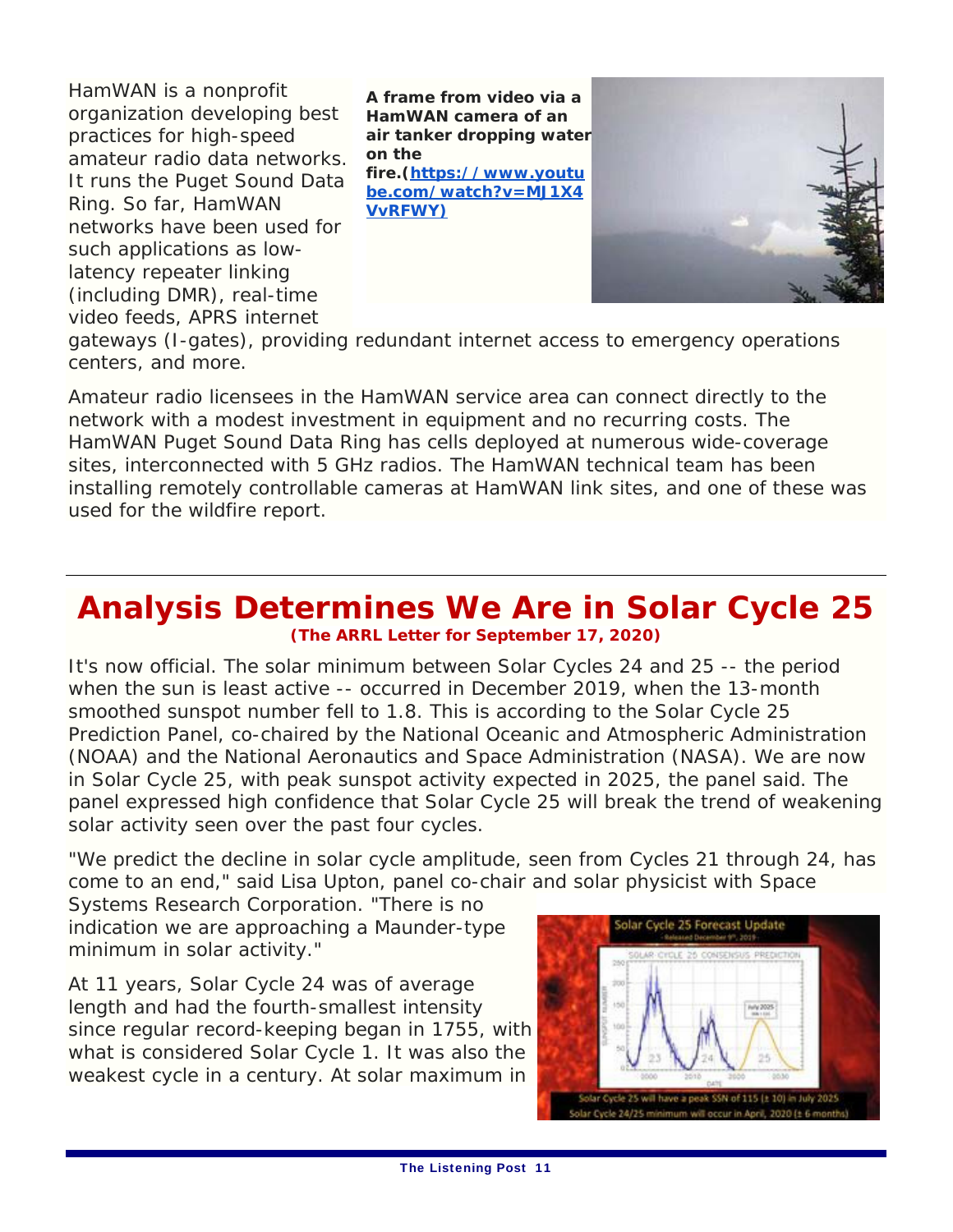April 2014, sunspots peaked at 114 for the cycle, well below the 179 average.

Solar Cycle 24's progression was unusual. The sun's northern hemisphere led the sunspot cycle, peaking more than 2 years ahead of the southern hemisphere sunspot peak. This resulted in fewer sunspots at solar maximum than if the two hemispheres were in phase.

For the past 8 months, activity on the sun has steadily increased, indicating that we have transitioned to Solar Cycle 25, forecast to be a fairly weak cycle -- about the same as Solar Cycle 24. Solar Cycle 25 is expected to peak in July 2025, with a predicted 115 sunspots.

"How quickly solar activity rises is an indicator on how strong the solar cycle will be," said Doug Biesecker, the NOAA-NASA panel co-chair and a solar physicist at NOAA's Space Weather Prediction Center (SWPC). "Although we've seen a steady increase in sunspot activity this year, it is slow."



**An artist's rendering of the Space Weather Follow-On L-1 observatory.**

"While we are not predicting a particularly active Solar Cycle 25, violent eruptions from the sun can occur at any time," Biesecker added.

Before Solar Cycle 25 peaks in 2024, NOAA is slated to launch a new spacecraft dedicated to operational space weather forecasting. The Space Weather Follow-On L-1 observatory (SWFO-L1) will be equipped with instruments that sample the solar wind, provide imagery of coronal mass ejections, and monitor other extreme activity from the sun in finer detail than before. NOAA's next Geostationary Operational Environmental Satellite (GOES-U) is also scheduled to launch in 2024. GOES-U will carry three solar monitoring instruments, including the first compact coronagraph, which will help detect

coronal mass ejections. Enhanced observations of the sun from these satellites will help improve space weather forecasting.

### **NCVEC Holds Its Annual Meeting via Teleconference**

\_\_\_\_\_\_\_\_\_\_\_\_\_\_\_\_\_\_\_\_\_\_\_\_\_\_\_\_\_\_\_\_\_\_\_\_\_\_\_\_\_\_\_\_\_\_\_\_\_\_\_\_\_\_\_\_\_\_\_\_\_\_\_\_\_\_\_\_

**(The ARRL Letter for September 10, 2020)**

ARRL Volunteer Examiner Coordinator (VEC) Manager Maria Somma, AB1FM, reports that the National Conference of Volunteer Examiner Coordinators (NCVEC) held its annual meeting via teleconference on August 21. Somma is the NCVEC Vice Chair. NCVEC Chair Larry Pollock, NB5X, presided at the 35th annual meeting. The NCVEC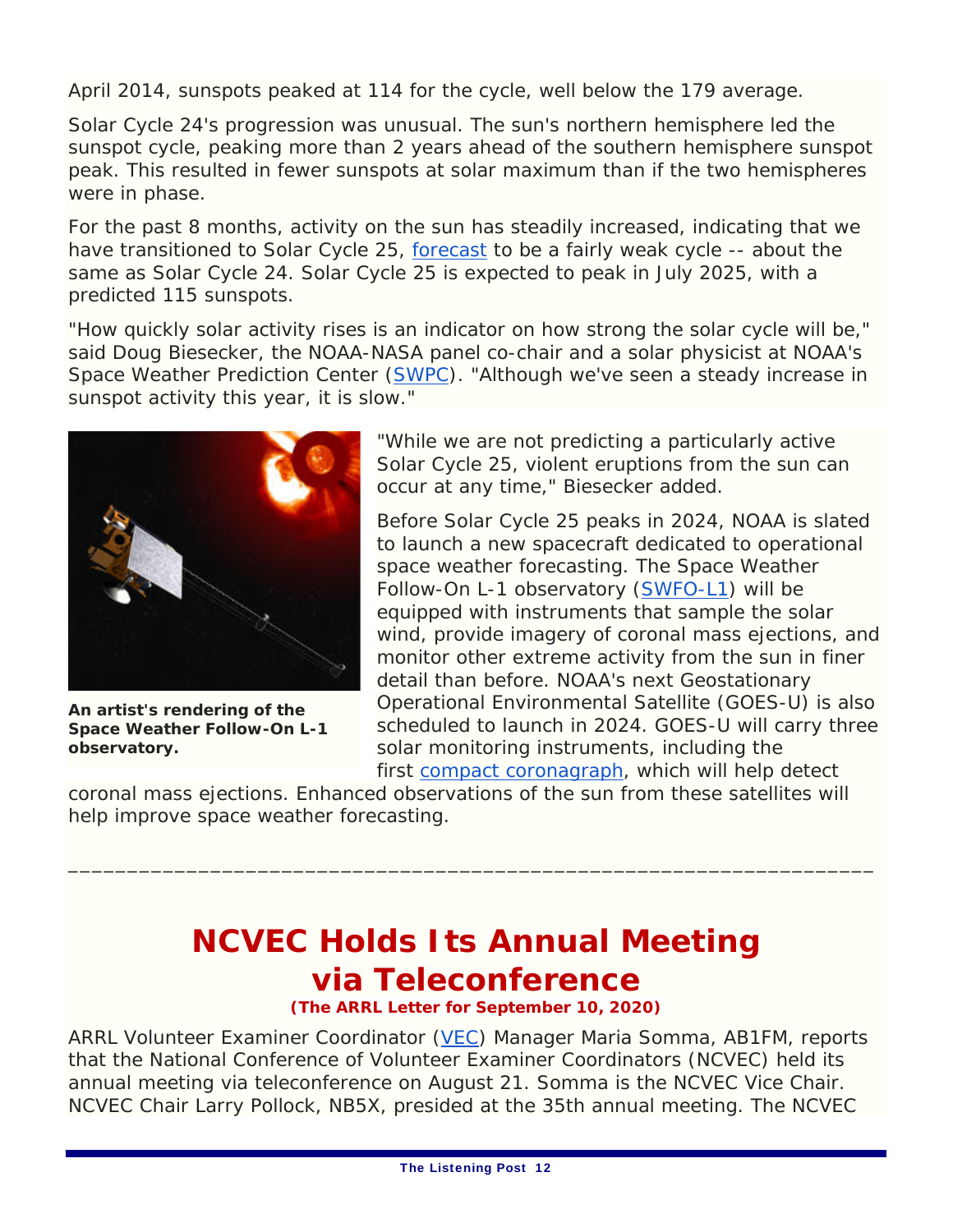functions to facilitate communication between the FCC and VECs. Representatives of all 14 FCC-certified VECs took part in the conference, while nine FCC staff members were on hand.



FCC Enforcement Bureau (EB) Special Counsel Laura Smith advised VEC delegates that the FCC has been on lockdown since March and that staff members will be teleworking indefinitely. This includes staff at FCC Headquarters in Washington, DC; the Gettysburg, Pennsylvania location, and the other field offices.

Smith said field engineers aren't going out unless the issue involves safety or if lives are in danger.

FCC Mobility Division (MD) Deputy Chief Tom Derenge explained that one of his areas of responsibility is processing paperwork for applicants answering "yes" to the basic qualification question (BQQ) that asks if they've ever been convicted of a felony. Derenge said that paperwork from his office goes to the FCC General Counsel and the Investigations and Hearings Division (IHD). Those divisions are responsible for resolution in non-compliant conduct. Paperwork in these instances may take a while to be processed, Derenge said.

Derenge recommended that VECs make it clear to applicants that their address will be public information when the new license is issued. He pointed out that once an address is in the FCC database, it's nearly impossible to be permanently removed.

Dorothy Stifflemire, the Associate Division Chief of the WTB Technologies Systems

and Innovation Division, told VECs that new license applicants should create an FCC user account and register their Social Security number (SSN) in the FCC Commission Registration System (CORES) before attending exam sessions. Registrants will be assigned a Federal Registration Number (FRN), which will be used in all license transactions with the FCC.

She explained that auto-registration in CORES at exam sessions using a Social Security number will be going away. In addition, because no mail is being sent due to the COVID-19 pandemic, applicants will not receive their auto-created password and FRN and will not be able to access the Universal Licensing System (ULS), the FCC



license records database. Going forward, she said, VECs should make sure all applicants have an FRN before exam day.

Remote administration of amateur radio exam sessions was the hot topic of discussion, Somma said. Since April 1, ARRL VEC, W5YI-VEC, and the Greater Los Angeles Amateur Radio Group VEC (GLAARG) have remotely tested more than 4,000 applicants using videoconferencing and online examinations. Proof-of-concept and procedural information were discussed for the benefit of other VECs that might be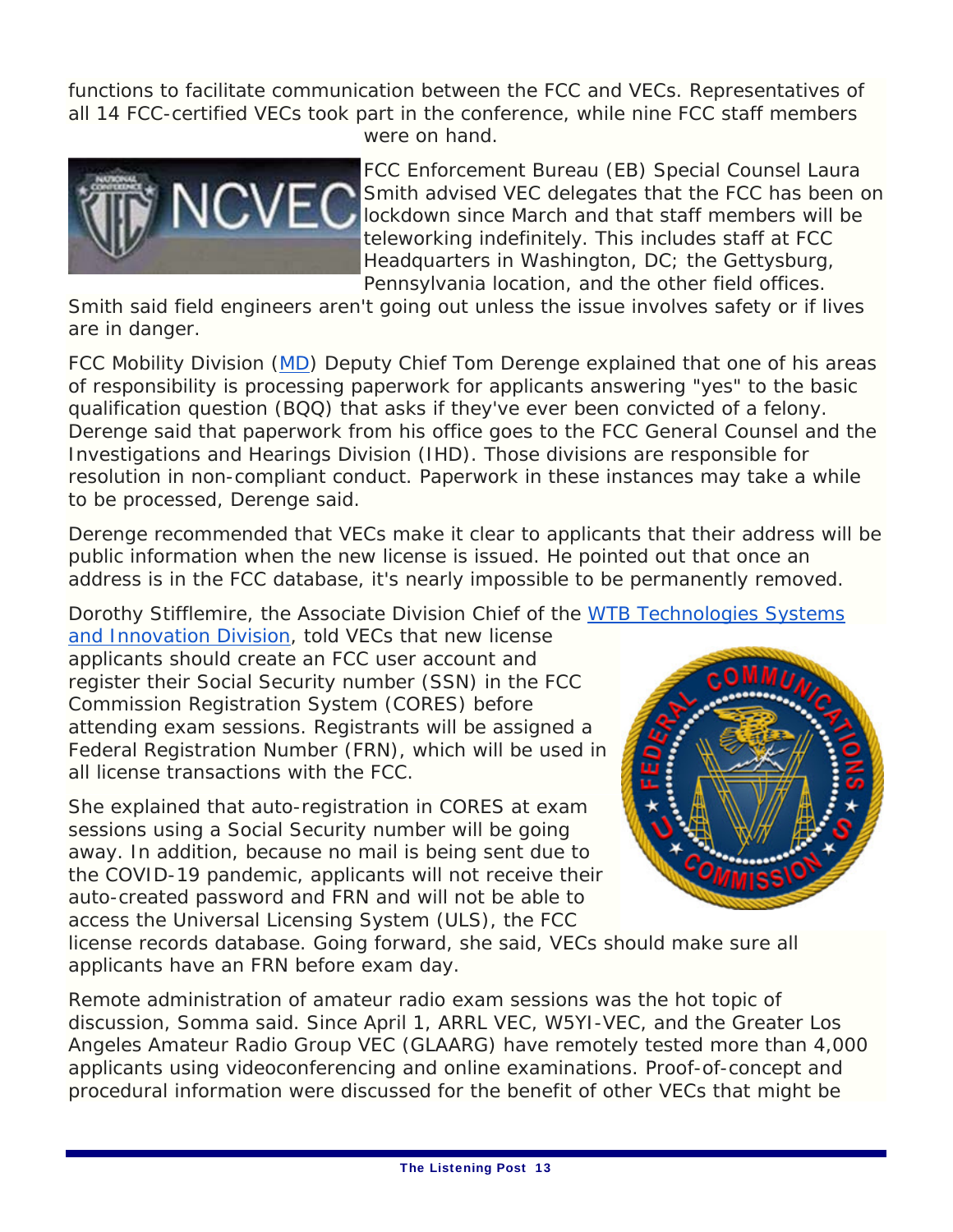interested in pursuing remote testing. Exam candidates can search for upcoming remote online examination dates on the HamStudy website.

Somma and Assistant ARRL VEC Manager Amanda Grimaldi, N1NHL, represented ARRL at the virtual gathering.

### **North American CW Sprint is Great Practice for Fall Contesting**

**(The ARRL Letter for September 10, 2020)**

CW Sprints take place twice a year, in September and February; RTTY Sprints are in March and September.

"The CW Sprint can seem intimidating, particularly the first couple of times with its loud signals and high code speed, but there are some secrets to getting the hang of

things," said veteran contester and contest manager Ward Silver, N0AX. A unique feature of the CW Sprint is the "QSY rule," which rewards operating agility as much as signal strength. Larger stations can't sit on a single frequency racking up contacts, and more modest stations can make that work in their favor. "Participation in the year's CW contests has been on the upswing, as people are staying home due to the pandemic," Silver added, noting that the September contest offers some solid practice ahead of the various fall contests, especially ARRL November Sweepstakes.

Silver notes that band conditions during the September Sprint are an incentive for operators to put more emphasis on 20 meters than in the February



Sprint, because sunset is much later in September. "We will also be just a week from the equinox, a time when conditions are usually pretty good on 20 and 40 meters," he pointed out. Eighty meters will be less noisy than in mid-summer, and if the thunderstorms take a day off, we can expect coast-to-coast activity."

Silver urged Sprint veterans to encourage fellow hams and club members to give it a try. "Teams are fun, too, especially for new contesters and contest club members," he noted. Teams do not have to be associated with formal clubs.

The QSY rule can be daunting for newcomers. In short, a station calling CQ on a new, clear frequency may work one responding station on that frequency and then must move at least 5 kHz before calling CQ again, and at least 1 kHz before initiating another contact, either by calling CQ or by responding to another station. The responding station inherits the initial frequency.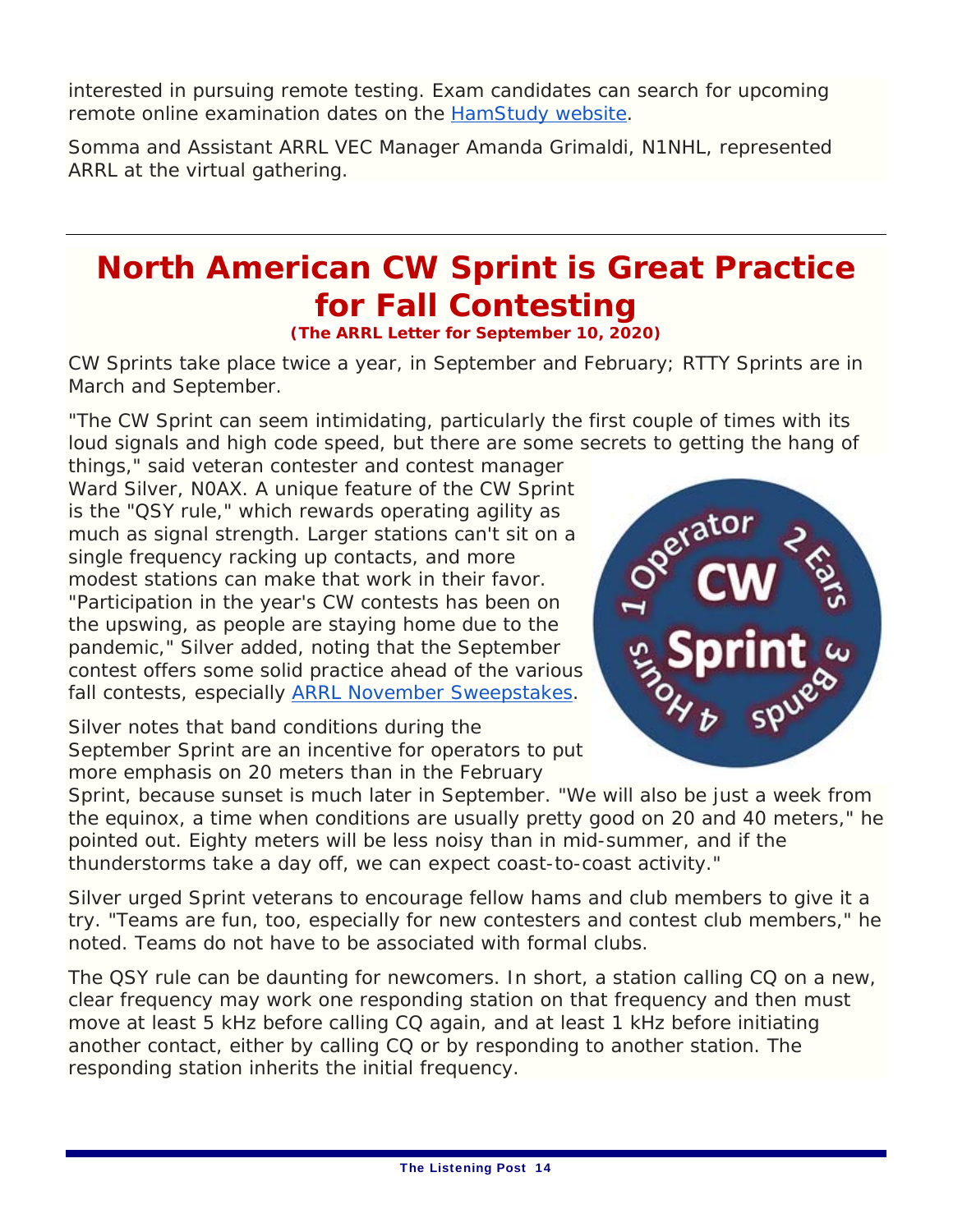The exchange is both call signs, a consecutive serial number, name, and state/province/DX. Listening stations can tell which station in a contact to call by listening to call sign placement in the exchange, as Silver describes in "Conversation: Having Fun in the North American CW Sprint," in the September 2 issue of the *ARRL Contest Update*.

### **K1USN Radio Club Announces New Weekly Slow-Speed CW Contest**

**(The ARRL Letter for September 10, 2020)**

The K1USN Radio Club in Massachusetts is launching a new weekly, hour-long, slowspeed contest, the K1USN SST. The inaugural session will be on Monday, September 14, from 0000 - 0100 UTC (Sunday, September 13, in North American time zones). K1USN trustee Pi Pugh, K1RV, said the decision to embark on sponsorship of a new operating event involved surveying some 2,000 radio amateurs to gauge their enthusiasm for such an event. Pugh said the club worked with a group of CWops members within the club, with the blessing of the CWops CW Academy



and the second state of the

Advisor Group. CWops is not involved in sponsoring the K1USN SST.

The 800 who responded indicated an overwhelming need for some sort of slow-speed activity as a followup to CW Academy, Pugh told ARRL. "It was a lot of work, but we hope this will prove to be a valuable tool within the CW community," Pugh said.

Although predicated on the desires of the CW Academy community, Pugh stressed that the weekly activity will be open to all looking to improve their CW skills. It can also provide a more comfortable entry point for those just getting started in CW contesting.

"The weekly 20 WPM or slower SSTs can build confidence to find open frequencies and begin calling

CQ," Pugh suggested. Participants are advised to be patient, supportive, and willing to slow down as necessary.

Suggested frequencies are 3.532 - 3.539 on 80 meters; 7.032 - 7.039 MHz on 40 meters, and 14.032 - 14.039 MHz on 20 meters. Stations exchange name and state/province/country.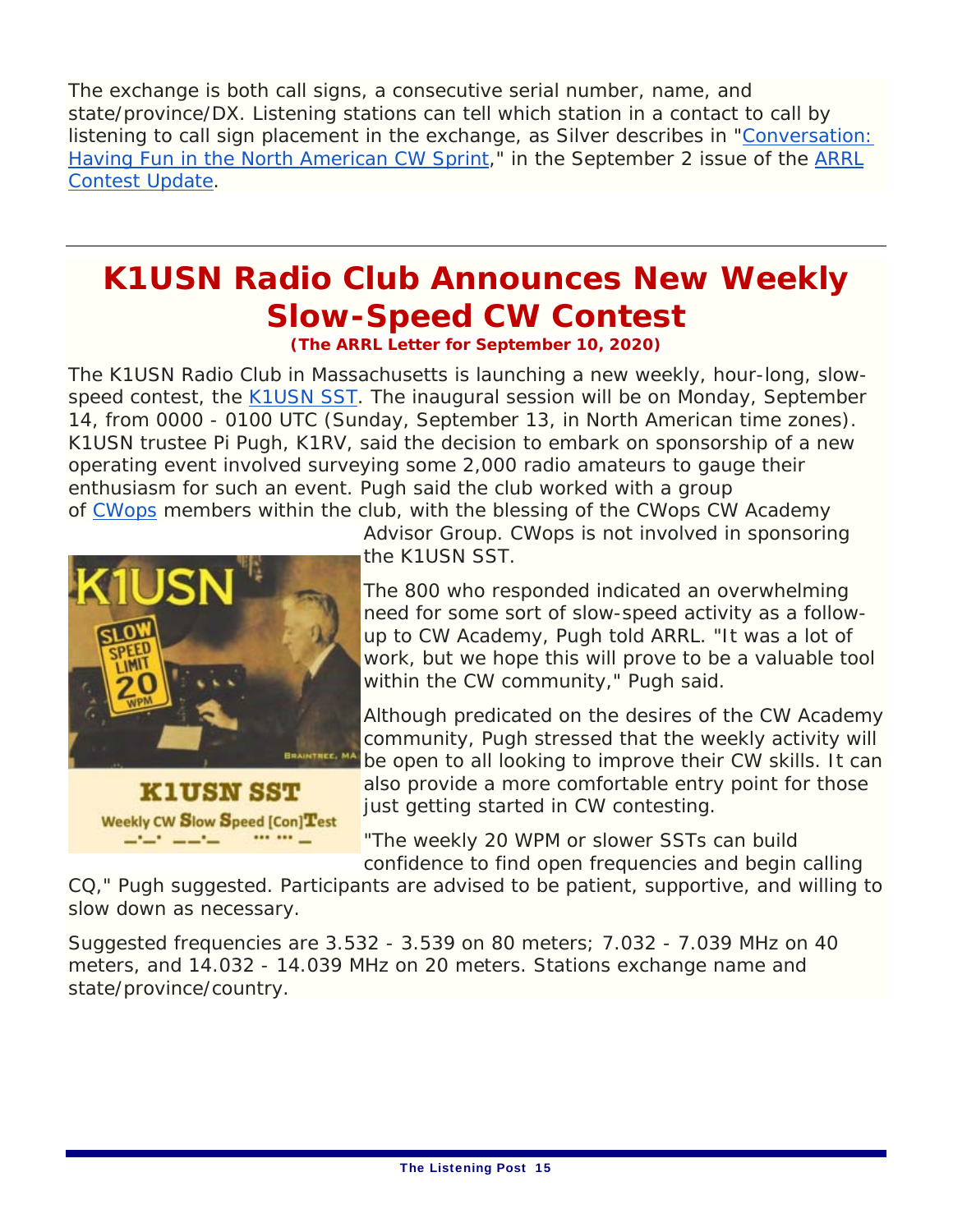### **NEW HF OPERATORS -- THINGS TO DO**

**(The ARRL Contest Update for September 2, 2020)**

The fall contest season is nearly upon us! Over the next few weeks there are smallercontest opportunities to try modes that might be new to you, or contest formats that are enjoyable. For those that enjoy modern digital contests, RTTY could be very appealing. Compared to today's FT4/FT8, contacts can proceed at a faster rate, but signals in general have to be stronger, and errors can occur in the decoding, since there's no inherent error correction. If you're already set up for FT4/FT8, you're probably also set up for RTTY. Check out RTTYContesting.com's Getting Started on RTTY page, and for even more information, review past presentations on Contest University's website. You'll probably also want to study up on the use of a logging program, such as N1MM Logger+, in conjunction with a RTTY program.

#### **WORD TO THE WISE**

**(The ARRL Contest Update for September 2, and 16, 2020)** 

#### **Gore**

As it relates to high altitude balloon competitions: "A triangular or tapering piece of material used in making a garment, sail, or umbrella." Or a balloon.

#### **Bone Pile**

For hams, it's the (sometimes large) accumulated collection of tower sections, complete and partial antennas, cable, and associated materials that are just waiting to be used again.

#### **(bonus!) Waffle House Index**

From Wikipedia: "An informal metric named after the Waffle House restaurant chain and is used by the Federal Emergency Management Agency (FEMA) to determine the effect of a storm and the likely scale of assistance required for disaster recovery."

### **OPERATING TIP**

#### **(The ARRL Contest Update for September 2, and 16, 2020)**

#### **FT4/FT8 Operating Tips**

It's a little late for this year's contest, as the World Wide Digi DX Contest was last weekend, but the FT4/FT8 Operating Tips are relevant for any contest employing these modes, especially the section on minimizing NILs.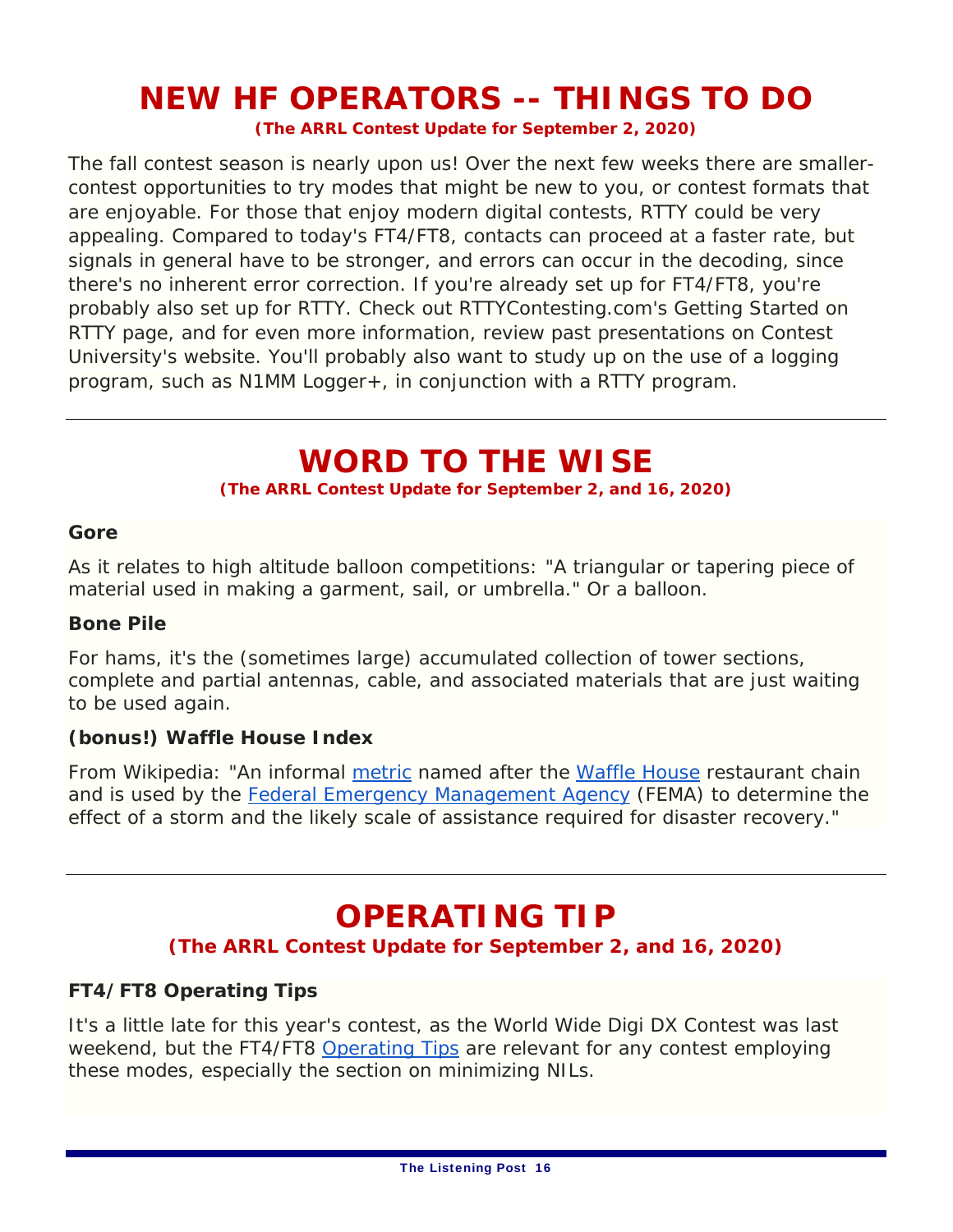#### **Using DSP Filter / Noise Reduction to Copy A Potential Multiplier**

N4HNH's YouTube video demonstrates how to pull out a DX contest station using a radio's DSP filtering / noise reduction to extract a station from noise. Learning how to do this quickly can put more multipliers in your log under trying conditions. The radio controls he adjusts to recover the signal may be named differently, or differ in implementation for your radio.

### **CONVERSATION**

**(The ARRL Contest Update for September 2, 2020)** 

#### **Having Fun in the North American CW Sprint**

By Ward Silver, N0AX

NA CW Sprint - 20, 40, and 80 meters - 0000-0359 UTC on September 13 (Saturday evening in NA)

Exchange is *both* call signs, serial number of the contact, your name, and state/province/country.

There have been some very good CW contests this summer, beginning with the multimode IARU HF Championship in July and August brings the *NCJ*-sponsored NA QSO Party. Every week there are three one-hour CWops-sponsored CWT sessions on Wednesday and a 30-minute NS Sprint practice session on Thursday night (in North America). Coming up on September 5 is the CW Open -- another CW Ops sponsored contest -- with three 4-hour sessions. But wait, there's more!

If you haven't yet tried the NA CW Sprint, it's a natural neighbor of the NAQP CW and CWT contests. (Rules and schedules are found here.) CW Sprint can seem intimidating, particularly the first couple of times with its loud signals and high code speed, but there are some "secrets" to getting the hang of things. Once you know them, you'll have a lot more fun!

First, CW Sprint has a special and unique "QSY rule" that rewards agility as much as signal strength. No sitting on one frequency! Medium guns and little pistols can make that work in their favor. Here's how it works:

- Call CQ > make a QSO > QSY 5 kHz before calling CQ again or 1 kHz before answering another CQ. The station you worked "inherits" the frequency and can call CQ or work a calling station.
- Answer a CQ > make a QSO > the frequency is yours! After your QSO is done, you can immediately work a station calling you or call CQ on that frequency. Once you complete a second QSO on the frequency, you have to QSY 5 kHz before calling CQ or 1 kHz to work another station.
- Hear a station inheriting the frequency > call them and make a QSO > the frequency is yours as in the preceding rule.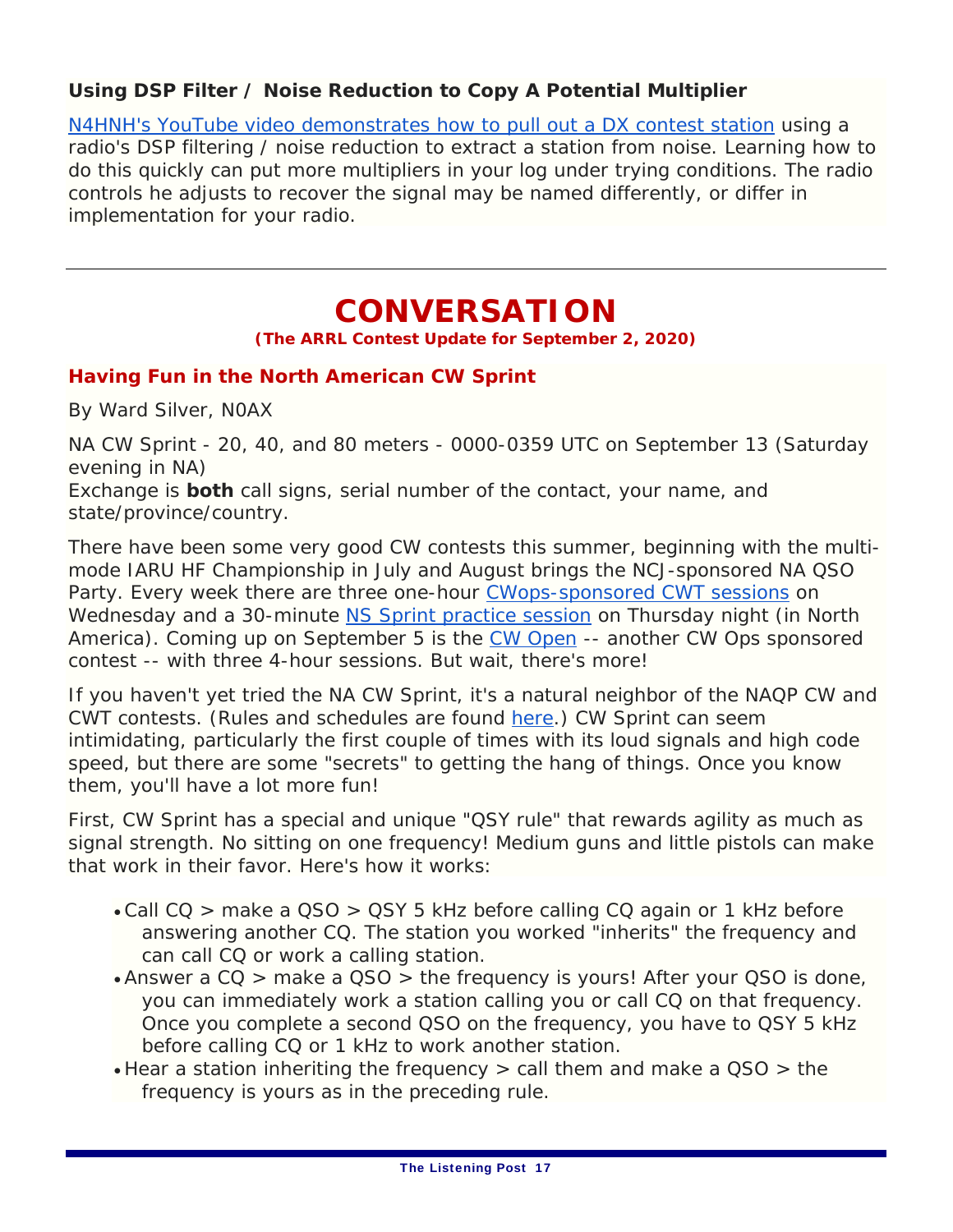What that means is there are a LOT of stations tuning for CQ-ers: Find a frequency, call CQ, make a QSO, then move. Calling CQ at a comfortable speed is less stressful than full-speed operating, send "QRS" if needed. Set your A and B VFOs 5 to 10 kHz apart and jump between them or use alternate bands. After you work a CQing station, remember that other stations will try to call you afterwards, so be prepared to receive a call sign. If you don't get called, start your own CQ.

Since most activity migrates from 20 to 40 to 80 meters, 40 meters is a little less busy at the beginning and a good place to get into the rhythm, particularly if you are uncomfortable with the hurly-burly at the start. 20 meters can produce QSOs late in the contest, too. You can work stations on all three bands, so stations will be active on all three bands.

You can also tune around, responding to CQs or calling stations inheriting a frequency. But how do you know which station to call? Since all exchanges must include BOTH call signs, the secret is knowing WHERE to place your call sign in the exchange. This single bit of information makes CW Sprint a whole lot easier. If you are going to leave the frequency after the QSO, send your call sign at the beginning of the exchange, like this:

Step 1 - NØAX: CQ NA NØAX NØAX After I make a QSO, I must QSY Step 2 - N5KO: N5KO Step 3 - NØAX: N5KO NØAX 42 WARD MO My call goes here  $\wedge \wedge \wedge \wedge$ Step 4 - N5KO: NØAX 73 TREY CA N5KO Trey's call goes here  $\wedge \wedge \wedge \wedge$ Step 5 - NØAX: R or TU Trey inherits the frequency

If I hear a station ending an exchange with a call sign as in Step 4, I know that station will inherit the frequency and I can send my call to work them. If I hear an exchange end without a call sign as in Step 3, I know the QSO is only half over. I can wait and call the responding station or I can go tune for another station. (It can help at first to have your logging software programmed with one CW message to send Step 3 and another to send Step 4. You can get fancy with the macros later.)

Two other "Sprint secrets" are helpful:

- When calling a station, send your call only once and promptly -- especially at the beginning of the contest. It is not for nothing that what comes after Step 5 is called a "jump ball!" If you find yourself not getting that ball, try CQing above most of the action.
- Acknowledge clearly that you have received an exchange by sending R or TU (just X will do) so everyone knows when Step 5 is complete and can call. Don't call before the acknowledgement.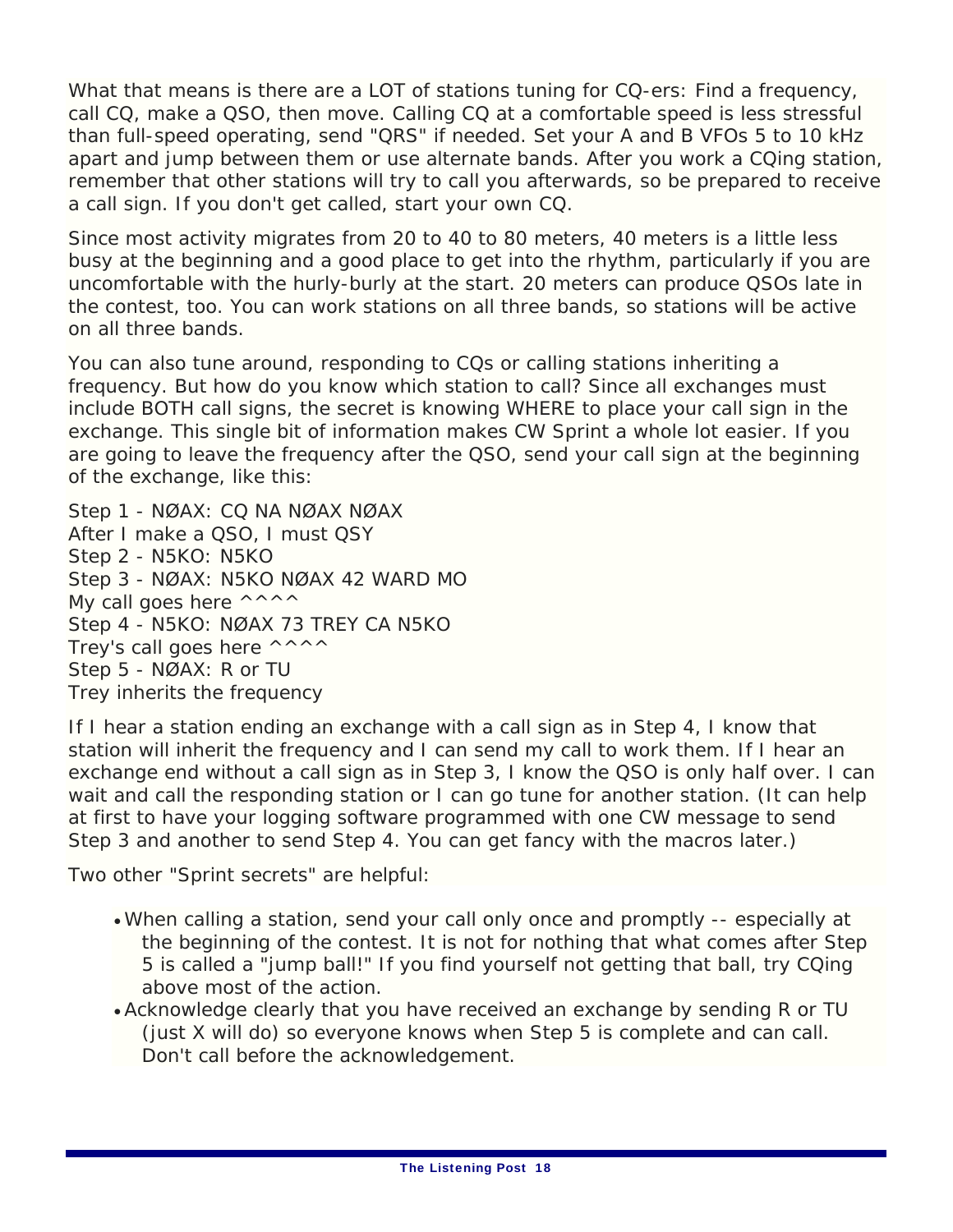Would you like to listen to examples? N6TR, a regular top finisher, has prepared a "Sprint Survival Page." Look for the section "CW Sprint QSO Example." Tree explains a number of ways to have a good time in the CW Sprint. Jim N3BB also wrote a February 2019 *QST* article about NA Sprint.

Why not jump in there and try? As the Great Gretsky says, "100 percent of the shots you don't take don't go in!" Get your feet wet with a CWT and NS Sprint session during the week and then give it a go on Saturday - we'll be glad to see you, fast or slow.

73, Brian N9ADG

### November's Guest Speaker: Bob Inderbitzen

#### Title: **Growing Amateur Radio**

There is no shortage of new ham radio licensees each year -- approximately 30,000. But only a fraction ever become active. Bob Inderbitzen, NQ1R, will share personal stories, perspective, and ARRL initiatives intended to develop more active, involved, and engaged radio amateurs.

More about Bob: Bob Inderbitzen, NQ1R is the Product Development Manager at ARRL, the national association for Amateur Radio®.

Bob obtained his first ham radio license, KA2PZD, as a 6th-grader in 1981. He was president of the Worcester Polytechnic Institute Wireless Association, W1YK, from 1987-90 while attending school at WPI in Massachusetts. He earned his Bachelor of Science degree in Management and Organization from Central Connecticut State University.

Bob was a very active Volunteer Examiner and amateur radio instructor before joining the ARRL staff in 1991. He is a familiar face at many annual hamfests and conventions, coordinating ARRL's participation at Orlando HamCation, Dayton Hamvention, and Europe's largest, annually-held amateur radio exhibition in Friedrichshafen, Germany.

He enjoys speaking with members and volunteers about ARRL membership recruitment, benefits and services. Today, his interests in ham radio include casual HF operating, portable operating and contesting. He is an ARRL Diamond Club Life Member and a contributor to ARRL's Second Century Campaign. He lives with his family in Glastonbury, Connecticut.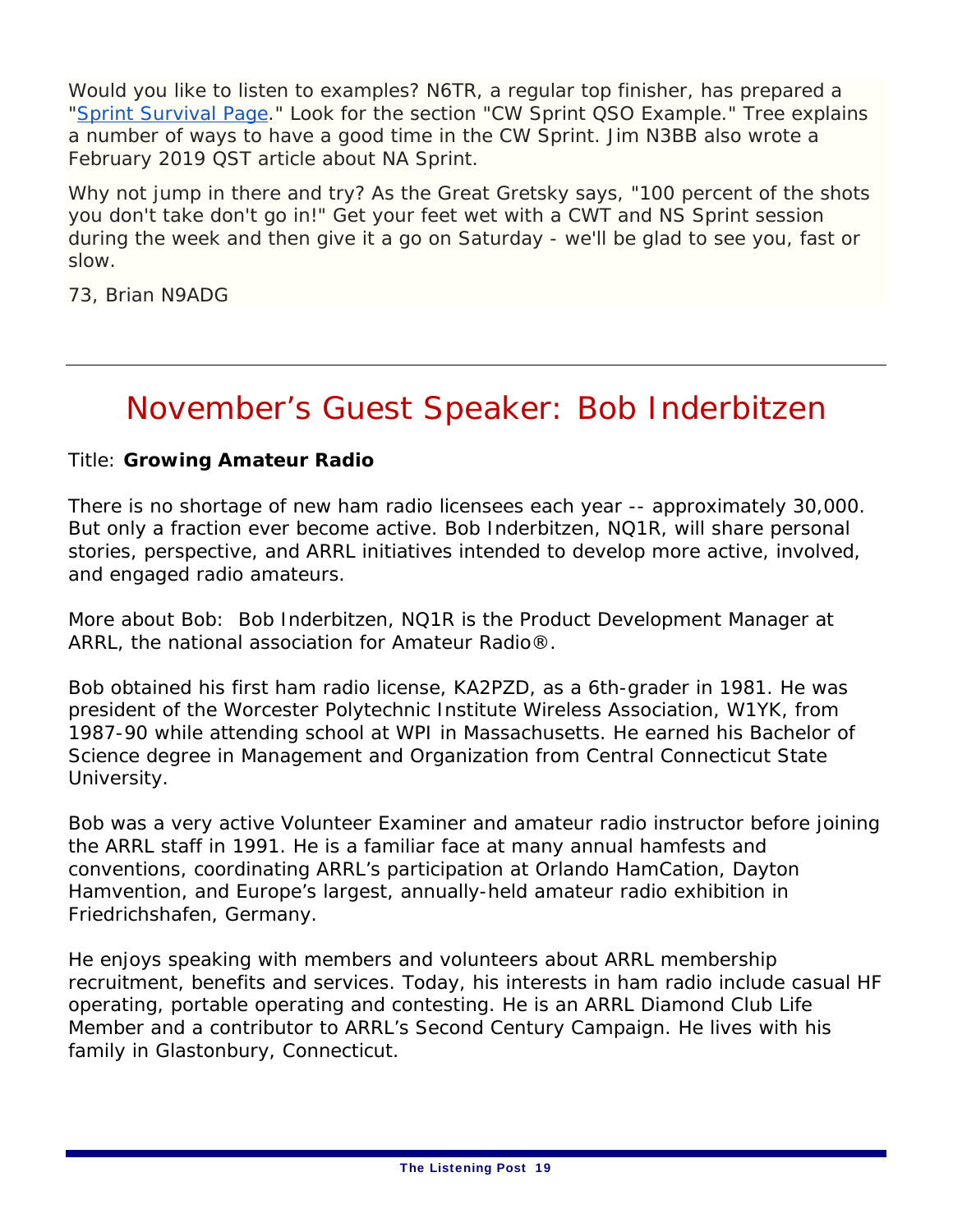### **Weekly Radio Network Meetings**

| Mon @ $20:00$ | 147.090 | Seminole ARES Net - Except - First Monday of<br>the month (146.460 Simplex) |
|---------------|---------|-----------------------------------------------------------------------------|
| Tues @ 19:00  | 145.350 | <b>Osceola ARES Net</b>                                                     |
| Tues @ 19:30  | 147.195 | <b>Quarter Century Wireless Association</b>                                 |
| Tues @ 20:00  | 146.760 | <b>Wayne Nelson Trader's Net</b>                                            |
| Wed $@$ 19:00 | 147.300 | <b>Disney Emergency Amateur Radio Service</b>                               |
| Wed @ $21:00$ | 432.090 | <b> Florida Weak Signal Group</b>                                           |
| Thur @ 19:00  | 443.050 | <b>Orange County ARES Net</b>                                               |
| Thur @ 20:30  | 432.090 | <b> Florida Weak Signal Group</b>                                           |



**Ordered your tickets? RSVP by November 17th**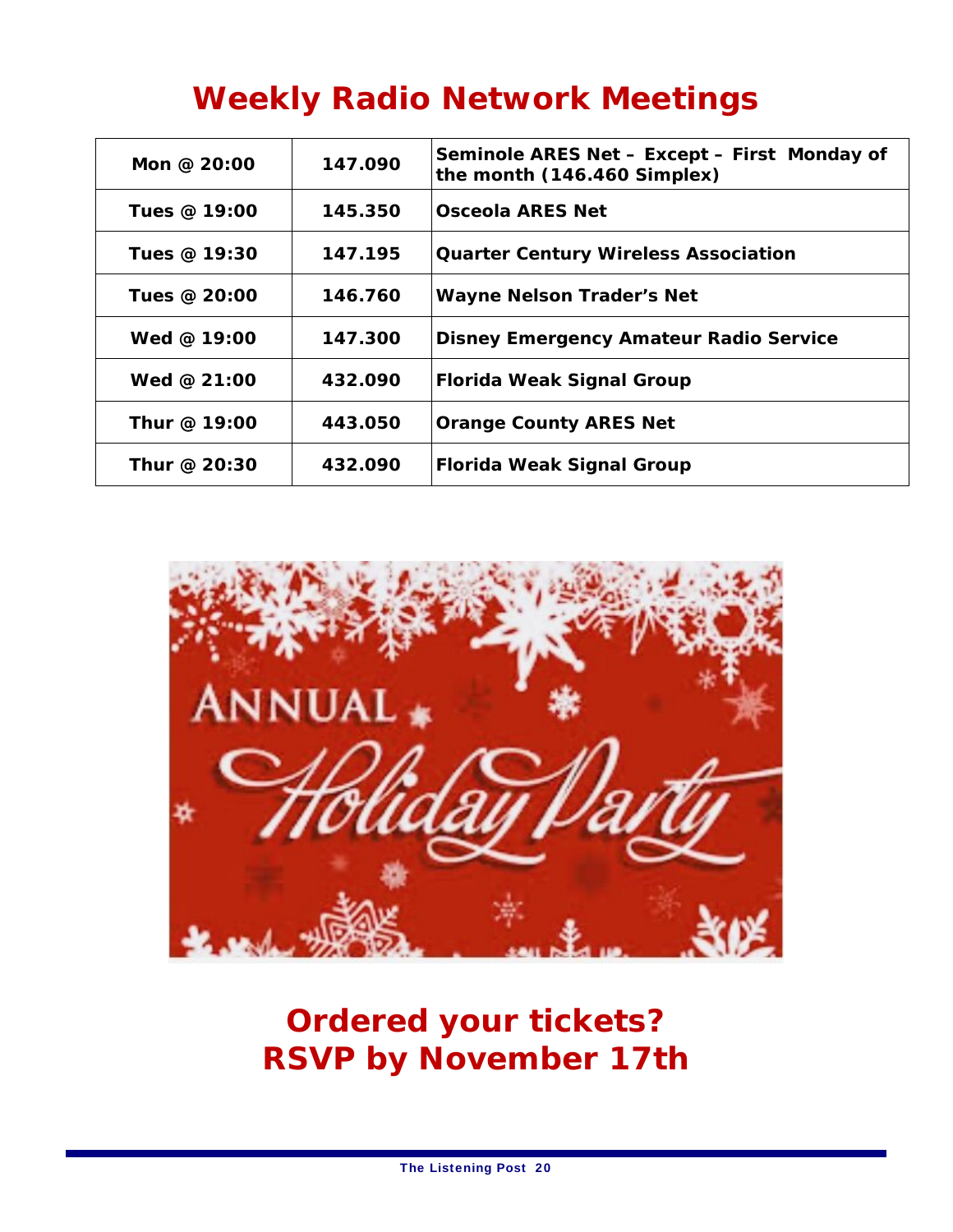### **OARC Meetings and Events 2020 - 2021**

| October 7, Wednesday  | Virtual Meeting, 7:00pm YouTube Live! and Zoom |  |  |
|-----------------------|------------------------------------------------|--|--|
| November 4, Wednesday | Virtual Meeting, 7:00pm YouTube Live! and Zoom |  |  |
| December 2, Wednesday | <b>No Club Meeting</b>                         |  |  |
| December 5, Saturday  | <b>Christmas Party</b>                         |  |  |
| January 6, Wednesday  | Meeting, 7:30pm at the Beardall Center         |  |  |
| February 3, Wednesday | Meeting, 7:30pm at the Beardall Center         |  |  |
| February 12-14        | HamCation™                                     |  |  |
| March 3, Wednesday    | Meeting, 7:30pm at the Beardall Center         |  |  |
| April 7, Wednesday    | Meeting, 7:30pm at the Beardall Center         |  |  |
| May 5, Wednesday      | Meeting, 7:30pm at the Beardall Center         |  |  |
| June 2, Wednesday     | Meeting, 7:30pm at the Beardall Center         |  |  |
| <b>June 26-27</b>     | <b>ARRL Field Day</b>                          |  |  |
| July 7                | Meeting, 7:30pm at the Beardall Center         |  |  |
| <b>August 4</b>       | Meeting, 7:30pm at the Beardall Center         |  |  |
| September 8           | Meeting, 7:30pm at the Beardall Center         |  |  |
| October 6             | Meeting, 7:30pm at the Beardall Center         |  |  |
| November 3            | Meeting, 7:30pm at the Beardall Center         |  |  |
| December 1            | <b>No Club Meeting</b>                         |  |  |
| December 4            | <b>Christmas Party</b>                         |  |  |